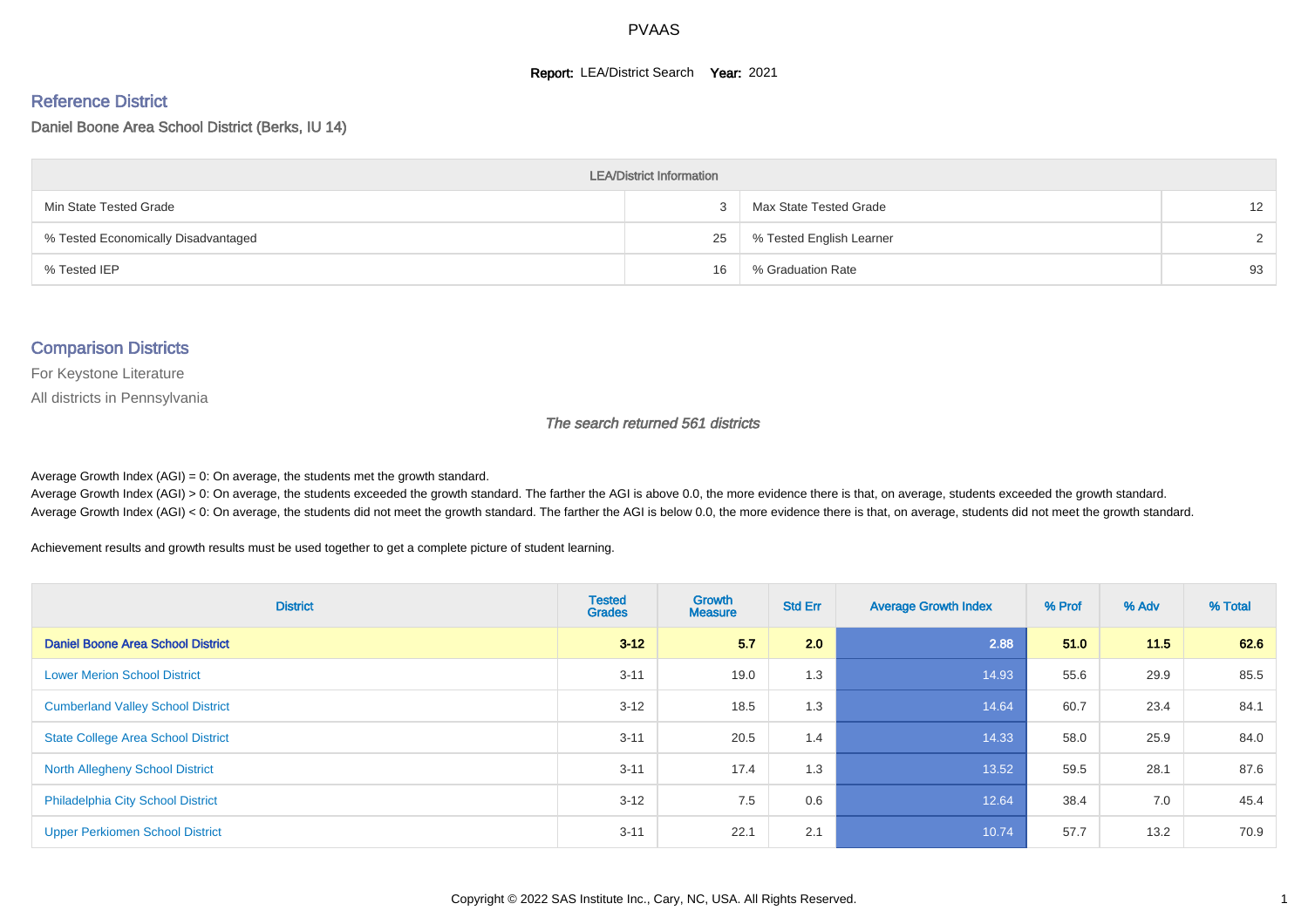| <b>District</b>                          | <b>Tested</b><br><b>Grades</b> | <b>Growth</b><br><b>Measure</b> | <b>Std Err</b> | <b>Average Growth Index</b> | % Prof | % Adv   | % Total |
|------------------------------------------|--------------------------------|---------------------------------|----------------|-----------------------------|--------|---------|---------|
| <b>Daniel Boone Area School District</b> | $3 - 12$                       | 5.7                             | 2.0            | 2.88                        | 51.0   | 11.5    | 62.6    |
| Downingtown Area School District         | $3 - 11$                       | 12.1                            | 1.1            | 10.67                       | 60.0   | 23.5    | 83.6    |
| <b>Upper Saint Clair School District</b> | $3 - 11$                       | 18.5                            | 1.7            | 10.65                       | 61.8   | 30.1    | 91.9    |
| <b>West Chester Area School District</b> | $3 - 11$                       | 12.6                            | 1.2            | 10.38                       | 66.8   | 20.2    | 87.0    |
| <b>Norwin School District</b>            | $3 - 11$                       | 18.0                            | 1.7            | 10.37                       | 58.5   | 27.0    | 85.4    |
| <b>Dallastown Area School District</b>   | $3 - 11$                       | 13.5                            | 1.5            | 8.84                        | 56.0   | 17.9    | 73.8    |
| <b>Upper Dublin School District</b>      | $3 - 12$                       | 15.4                            | 1.8            | 8.53                        | 60.8   | 24.8    | 85.6    |
| <b>North Penn School District</b>        | $3 - 11$                       | 9.1                             | 1.1            | 8.36                        | 55.8   | 17.0    | 72.8    |
| <b>Souderton Area School District</b>    | $3 - 11$                       | 12.4                            | 1.5            | 8.28                        | 61.7   | 15.2    | 76.9    |
| <b>Colonial School District</b>          | $3 - 11$                       | 14.0                            | 1.7            | 8.21                        | 60.2   | 19.6    | 79.8    |
| <b>Bethlehem Area School District</b>    | $3 - 11$                       | 9.3                             | 1.1            | 8.15                        | 44.7   | 12.0    | 56.7    |
| <b>Springfield School District</b>       | $3 - 11$                       | 13.8                            | 1.7            | 7.99                        | 60.9   | 21.5    | 82.4    |
| <b>Great Valley School District</b>      | $3 - 11$                       | 15.0                            | 1.9            | 7.98                        | 50.0   | 35.0    | 85.0    |
| Northern York County School District     | $3 - 11$                       | 15.6                            | 2.0            | 7.98                        | 57.4   | 11.5    | 68.8    |
| <b>Pennsbury School District</b>         | $3 - 11$                       | 11.7                            | 1.5            | 7.90                        | 60.1   | 21.3    | 81.3    |
| <b>Tyrone Area School District</b>       | $3 - 12$                       | 19.7                            | 2.5            | 7.87                        | 60.4   | 16.7    | 77.1    |
| <b>Penn-Trafford School District</b>     | $3 - 11$                       | 13.4                            | 1.7            | 7.87                        | 62.3   | 21.9    | 84.2    |
| <b>Council Rock School District</b>      | $3 - 11$                       | 8.9                             | 1.2            | 7.65                        | 62.8   | 16.6    | 79.4    |
| <b>Upper Merion Area School District</b> | $3 - 11$                       | 15.3                            | 2.0            | 7.62                        | 59.3   | 19.3    | 78.6    |
| Pennsylvania Cyber Charter School        | $3 - 11$                       | 11.6                            | 1.5            | 7.54                        | 46.3   | $5.0\,$ | 51.3    |
| <b>Valley View School District</b>       | $3 - 11$                       | 18.1                            | 2.4            | 7.42                        | 53.7   | 14.7    | 68.4    |
| <b>Reading School District</b>           | $3 - 11$                       | 10.1                            | 1.4            | 7.25                        | 24.7   | 2.4     | 27.2    |
| <b>Central York School District</b>      | $3 - 12$                       | 12.3                            | 1.7            | $7.20$                      | 55.5   | 11.5    | 67.0    |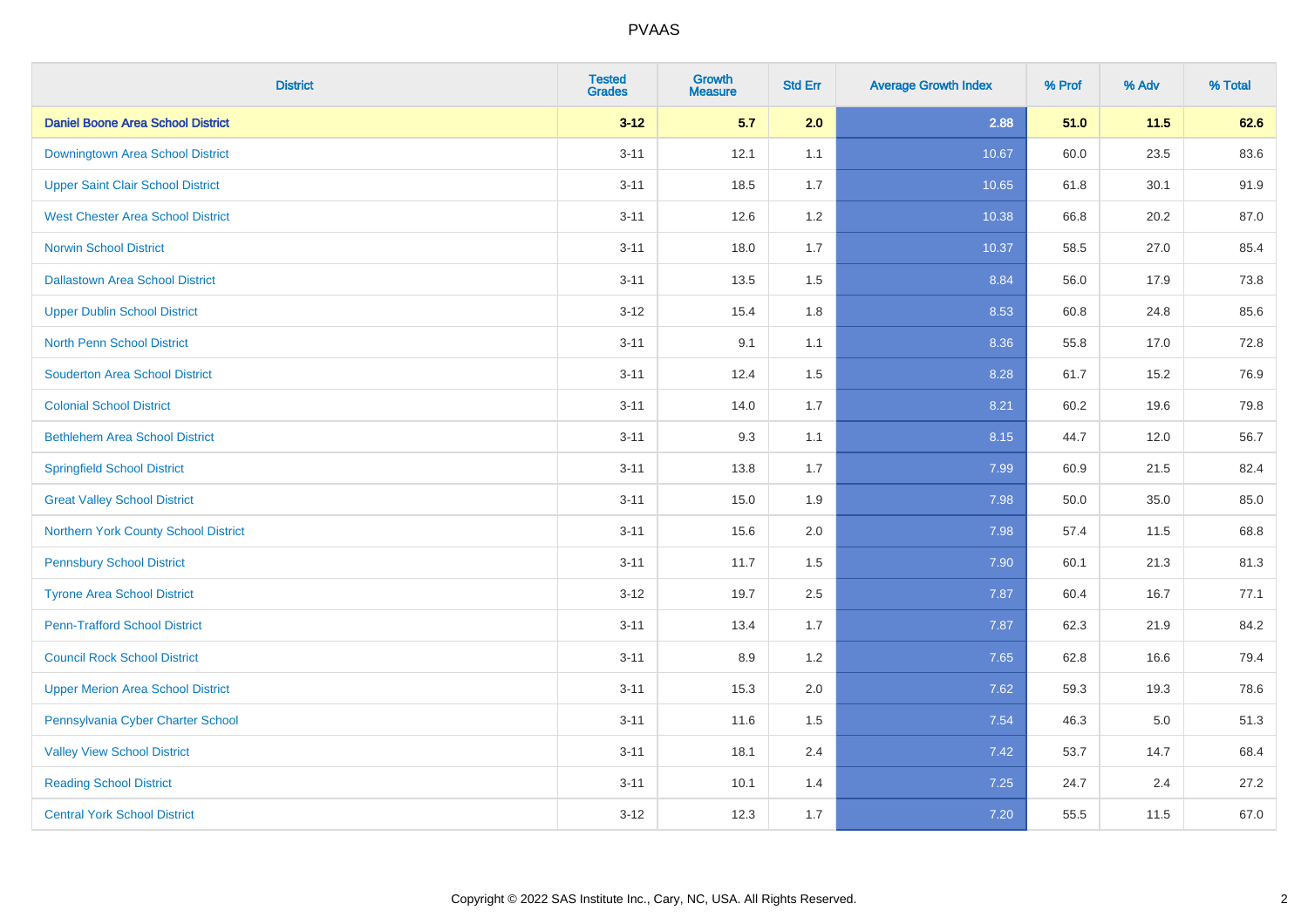| <b>District</b>                               | <b>Tested</b><br><b>Grades</b> | <b>Growth</b><br><b>Measure</b> | <b>Std Err</b> | <b>Average Growth Index</b> | % Prof | % Adv  | % Total |
|-----------------------------------------------|--------------------------------|---------------------------------|----------------|-----------------------------|--------|--------|---------|
| <b>Daniel Boone Area School District</b>      | $3 - 12$                       | 5.7                             | 2.0            | 2.88                        | 51.0   | $11.5$ | 62.6    |
| <b>Delaware Valley School District</b>        | $3 - 11$                       | 12.6                            | 1.8            | 6.93                        | 55.2   | 16.2   | 71.4    |
| <b>Southern York County School District</b>   | $3 - 11$                       | 14.2                            | 2.1            | 6.91                        | 55.1   | 18.1   | 73.1    |
| <b>Wissahickon School District</b>            | $3 - 10$                       | 12.5                            | 1.8            | 6.85                        | 58.3   | 22.4   | 80.7    |
| <b>Hazleton Area School District</b>          | $3 - 11$                       | 9.6                             | 1.4            | 6.77                        | 45.0   | 7.8    | 52.9    |
| <b>Garnet Valley School District</b>          | $3 - 10$                       | 10.9                            | 1.7            | 6.53                        | 67.1   | 19.0   | 86.1    |
| <b>Derry Township School District</b>         | $3 - 10$                       | 12.8                            | 2.0            | 6.39                        | 54.8   | 25.8   | 80.6    |
| <b>Deer Lakes School District</b>             | $3 - 11$                       | 17.0                            | 2.7            | 6.32                        | 61.5   | 16.4   | 77.9    |
| <b>Pine-Richland School District</b>          | $3 - 11$                       | 11.5                            | 1.8            | 6.31                        | 60.6   | 24.4   | 85.0    |
| <b>Abington Heights School District</b>       | $3 - 11$                       | 13.5                            | 2.2            | 6.27                        | 58.3   | 16.2   | 74.5    |
| <b>Avon Grove School District</b>             | $3 - 10$                       | 10.0                            | 1.6            | 6.26                        | 56.3   | 18.6   | 74.9    |
| <b>Ridley School District</b>                 | $3 - 12$                       | 10.0                            | 1.6            | 6.10                        | 45.6   | 8.2    | 53.8    |
| <b>Saucon Valley School District</b>          | $3 - 11$                       | 14.7                            | 2.5            | 5.98                        | 48.7   | 20.2   | 69.0    |
| <b>Wilson School District</b>                 | $3 - 12$                       | $8.8\,$                         | 1.5            | 5.96                        | 52.6   | 14.6   | 67.2    |
| <b>Mountain View School District</b>          | $3 - 11$                       | 20.9                            | 3.5            | 5.91                        | 57.8   | 20.3   | 78.1    |
| <b>Fleetwood Area School District</b>         | $3 - 10$                       | 12.2                            | 2.2            | 5.68                        | 53.5   | 11.6   | 65.2    |
| <b>Unionville-Chadds Ford School District</b> | $3 - 11$                       | 17.1                            | 3.1            | 5.51                        | 68.1   | 13.2   | 81.3    |
| <b>Mifflin County School District</b>         | $3 - 11$                       | 9.1                             | 1.7            | 5.49                        | 47.1   | 6.7    | 53.8    |
| Fox Chapel Area School District               | $3 - 11$                       | 9.8                             | 1.8            | 5.36                        | 56.6   | 28.6   | 85.2    |
| <b>Haverford Township School District</b>     | $3 - 11$                       | 8.0                             | 1.5            | 5.27                        | 53.0   | 25.5   | 78.6    |
| <b>Cocalico School District</b>               | $3 - 11$                       | 10.6                            | 2.0            | 5.18                        | 50.8   | 14.1   | 64.8    |
| <b>City CHS</b>                               | $10 - 11$                      | 13.6                            | 2.7            | 5.12                        | 45.8   | 3.0    | 48.8    |
| <b>Cornwall-Lebanon School District</b>       | $3 - 11$                       | 8.3                             | 1.6            | 5.08                        | 47.2   | 8.4    | 55.6    |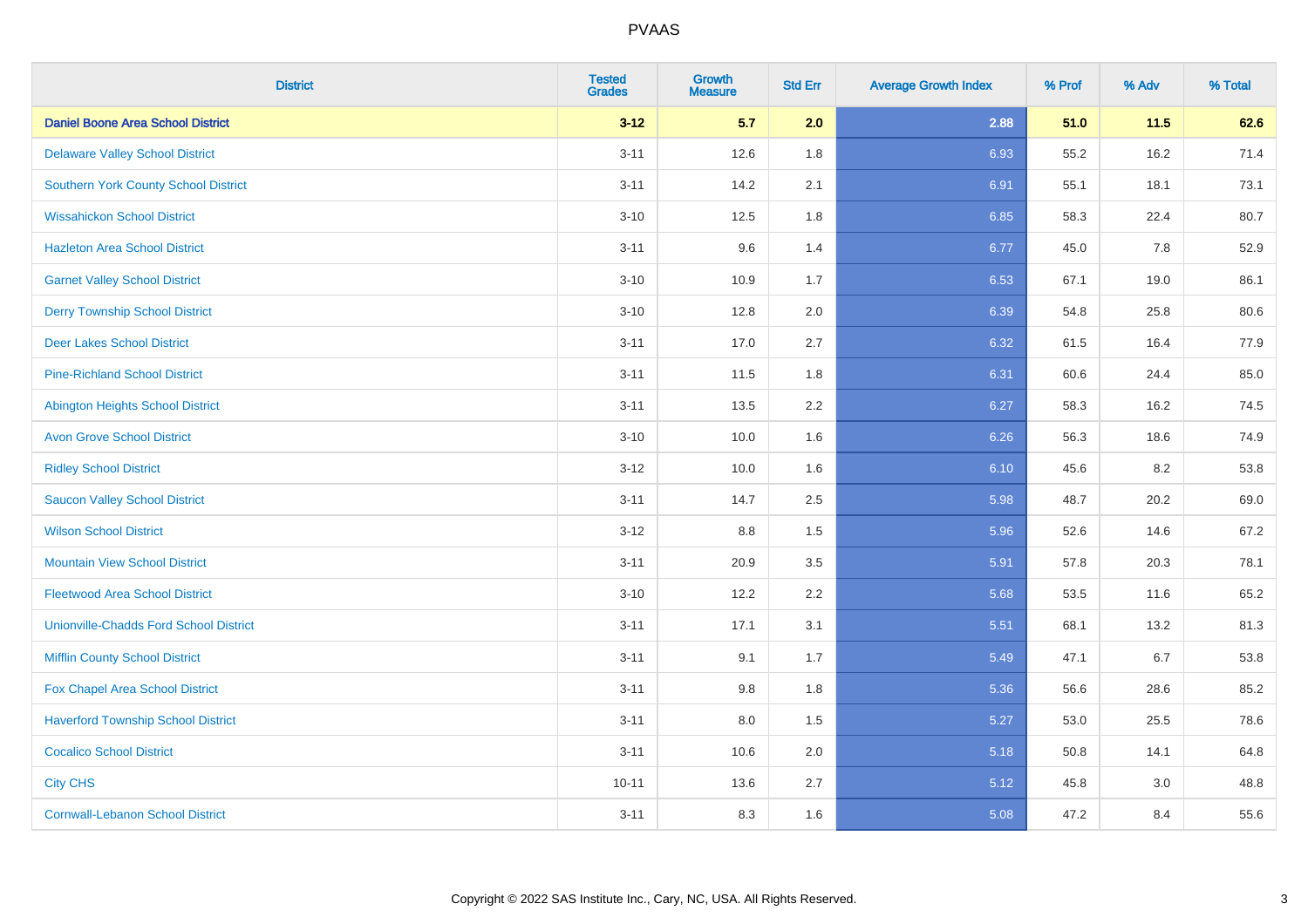| <b>District</b>                                    | <b>Tested</b><br><b>Grades</b> | <b>Growth</b><br><b>Measure</b> | <b>Std Err</b> | <b>Average Growth Index</b> | % Prof | % Adv | % Total |
|----------------------------------------------------|--------------------------------|---------------------------------|----------------|-----------------------------|--------|-------|---------|
| <b>Daniel Boone Area School District</b>           | $3 - 12$                       | 5.7                             | 2.0            | 2.88                        | 51.0   | 11.5  | 62.6    |
| <b>West Perry School District</b>                  | $3 - 11$                       | 12.5                            | 2.5            | 4.99                        | 56.6   | 8.4   | 65.0    |
| <b>York Suburban School District</b>               | $3 - 11$                       | 10.1                            | 2.1            | 4.91                        | 53.5   | 27.8  | 81.3    |
| <b>Commonwealth Charter Academy Charter School</b> | $3 - 10$                       | 9.1                             | 1.9            | 4.90                        | 47.2   | 9.1   | 56.3    |
| <b>Shippensburg Area School District</b>           | $3 - 11$                       | 9.3                             | 1.9            | 4.84                        | 53.1   | 10.2  | 63.3    |
| Penns Valley Area School District                  | $3 - 12$                       | 14.0                            | 2.9            | 4.80                        | 41.9   | 23.1  | 65.0    |
| <b>Fort Leboeuf School District</b>                | $3 - 11$                       | 11.7                            | 2.5            | 4.73                        | 48.5   | 21.1  | 69.6    |
| <b>Conestoga Valley School District</b>            | $3 - 11$                       | 8.7                             | 1.8            | 4.69                        | 60.3   | 13.5  | 73.8    |
| <b>Derry Area School District</b>                  | $3 - 11$                       | 13.2                            | 2.8            | 4.69                        | 60.0   | 12.5  | 72.5    |
| <b>Littlestown Area School District</b>            | $3 - 11$                       | 11.4                            | 2.5            | 4.62                        | 55.2   | 10.4  | 65.6    |
| <b>Upper Darby School District</b>                 | $3 - 12$                       | 6.9                             | 1.5            | 4.62                        | 45.0   | 6.7   | 51.7    |
| Pocono Mountain School District                    | $3 - 12$                       | 6.8                             | 1.5            | 4.62                        | 45.8   | 5.0   | 50.7    |
| Northern Bedford County School District            | $3 - 11$                       | 16.5                            | 3.6            | 4.58                        | 51.7   | 20.0  | 71.7    |
| <b>Spring-Ford Area School District</b>            | $3 - 11$                       | 6.0                             | 1.3            | 4.46                        | 60.8   | 16.5  | 77.4    |
| <b>Iroquois School District</b>                    | $3 - 11$                       | 13.1                            | 3.0            | 4.35                        | 48.2   | 7.8   | 56.0    |
| <b>Parkland School District</b>                    | $3 - 11$                       | 5.3                             | 1.2            | 4.30                        | 58.0   | 22.3  | 80.4    |
| <b>Centennial School District</b>                  | $3 - 10$                       | 7.1                             | 1.7            | 4.29                        | 50.1   | 8.7   | 58.9    |
| <b>Moon Area School District</b>                   | $3 - 11$                       | 8.2                             | 1.9            | 4.25                        | 58.7   | 18.5  | 77.2    |
| <b>Montoursville Area School District</b>          | $3 - 12$                       | 10.8                            | 2.5            | 4.24                        | 44.6   | 20.1  | 64.8    |
| <b>Greenwood School District</b>                   | $3 - 11$                       | 15.9                            | 3.9            | 4.11                        | 50.0   | 25.0  | 75.0    |
| <b>Greater Nanticoke Area School District</b>      | $3 - 12$                       | 11.2                            | 2.8            | 4.01                        | 38.0   | 12.4  | 50.4    |
| <b>William Penn School District</b>                | $3 - 12$                       | 8.3                             | 2.1            | 3.99                        | 35.6   | 3.0   | 38.7    |
| <b>Lake-Lehman School District</b>                 | $3 - 11$                       | 10.8                            | 2.7            | 3.93                        | 55.3   | 7.9   | 63.2    |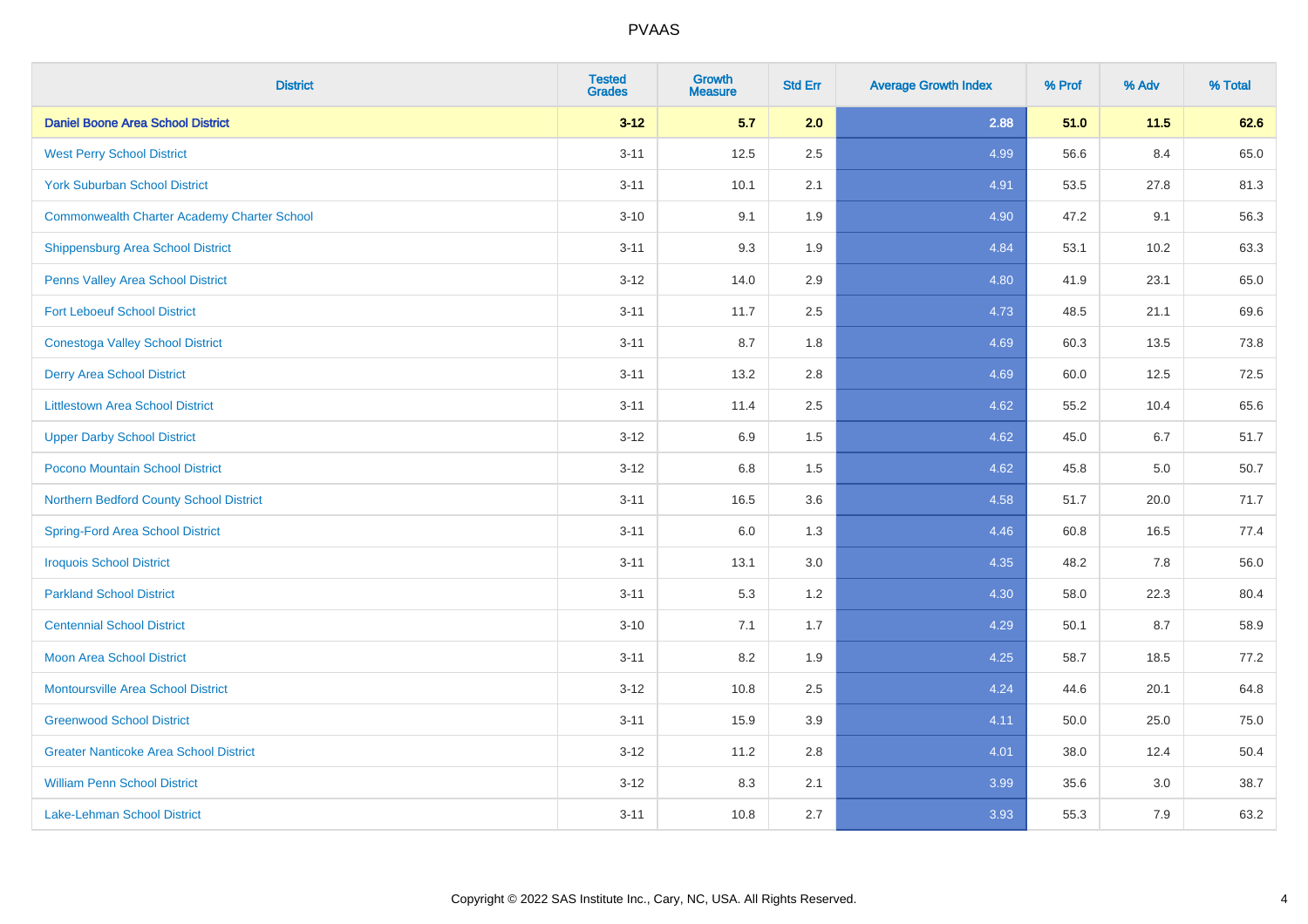| <b>District</b>                               | <b>Tested</b><br><b>Grades</b> | <b>Growth</b><br><b>Measure</b> | <b>Std Err</b> | <b>Average Growth Index</b> | % Prof | % Adv  | % Total |
|-----------------------------------------------|--------------------------------|---------------------------------|----------------|-----------------------------|--------|--------|---------|
| <b>Daniel Boone Area School District</b>      | $3 - 12$                       | 5.7                             | 2.0            | 2.88                        | 51.0   | $11.5$ | 62.6    |
| <b>Freeport Area School District</b>          | $3 - 10$                       | 9.7                             | 2.5            | 3.91                        | 57.5   | 17.8   | 75.3    |
| <b>Allentown City School District</b>         | $3 - 12$                       | 5.3                             | 1.4            | 3.88                        | 25.3   | 2.7    | 28.0    |
| <b>Eastern Lebanon County School District</b> | $3 - 11$                       | 8.6                             | 2.2            | 3.84                        | 48.8   | 11.4   | 60.3    |
| <b>Octorara Area School District</b>          | $3 - 11$                       | 9.1                             | 2.4            | 3.82                        | 52.1   | 8.5    | 60.6    |
| <b>Midd-West School District</b>              | $3 - 11$                       | 10.3                            | 2.7            | 3.80                        | 58.0   | 13.4   | 71.4    |
| <b>Mckeesport Area School District</b>        | $3 - 12$                       | 9.0                             | 2.4            | 3.72                        | 31.0   | 4.5    | 35.5    |
| <b>Eastern York School District</b>           | $3 - 11$                       | 9.6                             | 2.6            | 3.71                        | 56.3   | 12.6   | 68.9    |
| <b>Hamburg Area School District</b>           | $3 - 11$                       | 8.9                             | 2.5            | 3.63                        | 43.5   | 8.2    | 51.7    |
| <b>West Shore School District</b>             | $3-12$                         | 5.0                             | 1.4            | 3.59                        | 54.2   | 9.4    | 63.6    |
| Selinsgrove Area School District              | $3-12$                         | 8.3                             | 2.3            | 3.54                        | 56.8   | 10.0   | 66.8    |
| Pen Argyl Area School District                | $3 - 12$                       | 9.2                             | 2.7            | 3.46                        | 50.0   | 12.6   | 62.6    |
| Ambridge Area School District                 | $3 - 12$                       | 9.1                             | 2.6            | 3.46                        | 50.4   | 10.7   | 61.1    |
| <b>Whitehall-Coplay School District</b>       | $3 - 11$                       | 6.1                             | 1.8            | 3.45                        | 49.3   | 7.4    | 56.6    |
| <b>School Lane Charter School</b>             | $3 - 11$                       | 12.4                            | 3.6            | 3.43                        | 59.1   | 9.8    | 68.9    |
| Pennsylvania Virtual Charter School           | $3 - 11$                       | 11.8                            | 3.5            | 3.37                        | 56.5   | 11.1   | 67.6    |
| Mastery Charter School - Hardy Williams       | $3 - 11$                       | 11.4                            | 3.4            | 3.33                        | 44.3   | 5.7    | 50.0    |
| <b>Central Dauphin School District</b>        | $3 - 11$                       | 4.4                             | 1.3            | 3.32                        | 53.3   | 7.4    | 60.7    |
| Mechanicsburg Area School District            | $3 - 11$                       | 5.9                             | 1.8            | 3.29                        | 57.2   | 13.7   | 70.9    |
| <b>East Penn School District</b>              | $3 - 11$                       | 4.1                             | 1.3            | 3.27                        | 55.8   | 11.5   | 67.3    |
| <b>Tech Freire Charter School</b>             | $9 - 11$                       | 9.3                             | 2.9            | 3.26                        | 18.0   | 1.1    | 19.1    |
| <b>Wayne Highlands School District</b>        | $3 - 11$                       | 7.8                             | 2.4            | 3.23                        | 52.3   | 13.1   | 65.4    |
| <b>Sayre Area School District</b>             | $3 - 11$                       | 11.2                            | 3.5            | 3.20                        | 52.2   | 7.5    | 59.7    |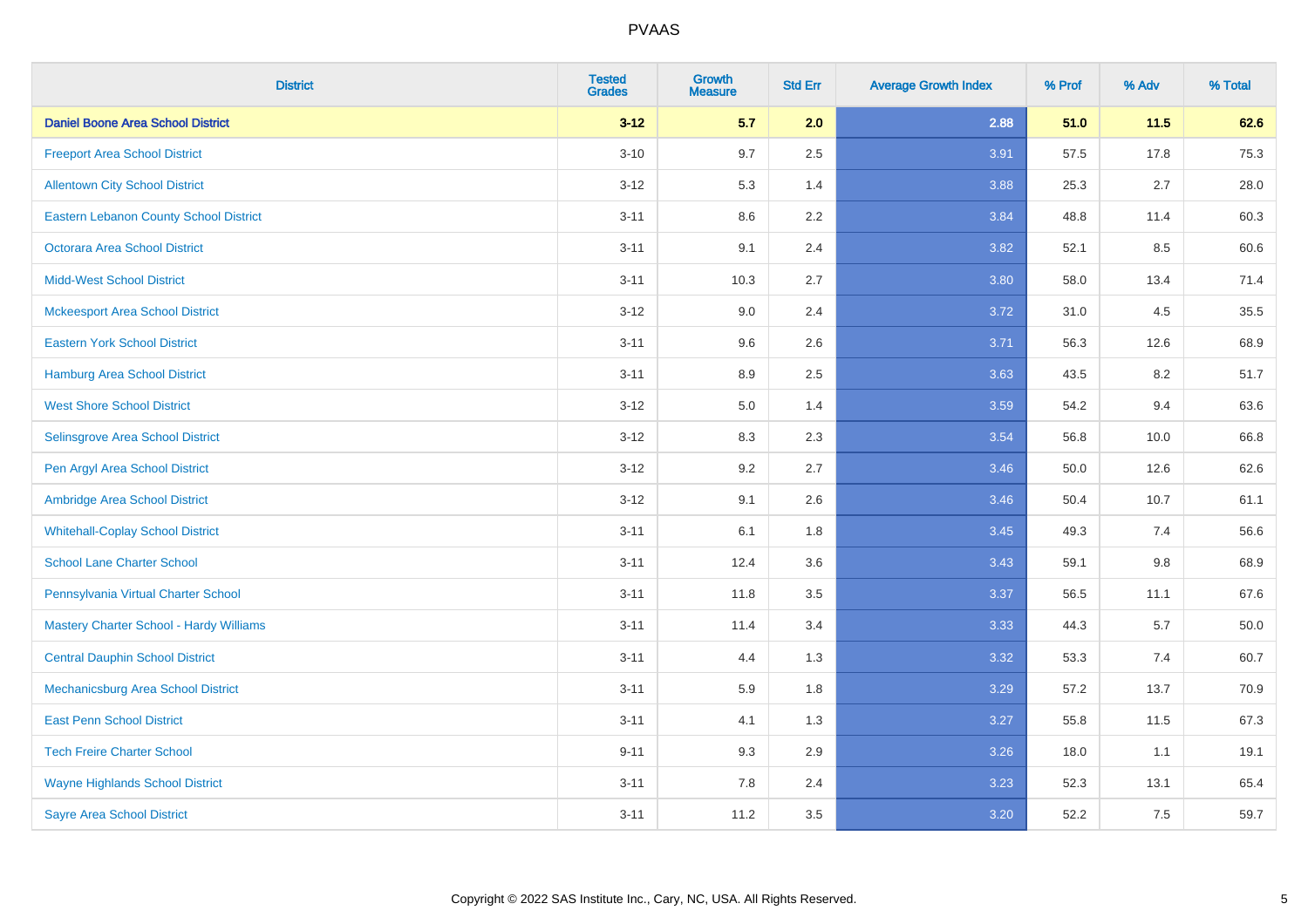| <b>District</b>                                | <b>Tested</b><br><b>Grades</b> | <b>Growth</b><br><b>Measure</b> | <b>Std Err</b> | <b>Average Growth Index</b> | % Prof | % Adv | % Total |
|------------------------------------------------|--------------------------------|---------------------------------|----------------|-----------------------------|--------|-------|---------|
| <b>Daniel Boone Area School District</b>       | $3 - 12$                       | 5.7                             | 2.0            | 2.88                        | 51.0   | 11.5  | 62.6    |
| <b>Jamestown Area School District</b>          | $3 - 11$                       | 13.5                            | 4.2            | 3.19                        | 64.4   | 13.3  | 77.8    |
| <b>Bethel Park School District</b>             | $3 - 11$                       | 5.6                             | 1.8            | 3.18                        | 65.3   | 18.6  | 83.9    |
| <b>Avon Grove Charter School</b>               | $3 - 11$                       | 9.0                             | 2.9            | 3.13                        | 58.8   | 16.7  | 75.5    |
| <b>Ephrata Area School District</b>            | $3 - 11$                       | 5.6                             | 1.8            | 3.12                        | 54.7   | 9.5   | 64.2    |
| <b>Connellsville Area School District</b>      | $3 - 11$                       | 6.1                             | 2.0            | 3.05                        | 45.4   | 7.8   | 53.2    |
| <b>Northern Cambria School District</b>        | $3 - 11$                       | 10.0                            | 3.3            | 3.04                        | 47.4   | 5.1   | 52.6    |
| Saint Marys Area School District               | $3 - 11$                       | 7.8                             | 2.6            | 3.04                        | 57.0   | 8.2   | 65.2    |
| <b>Cranberry Area School District</b>          | $3 - 12$                       | 9.2                             | 3.0            | 3.04                        | 47.5   | 10.2  | 57.6    |
| Northeastern York School District              | $3 - 11$                       | 5.9                             | 2.0            | 3.03                        | 51.1   | 16.6  | 67.6    |
| <b>Neshaminy School District</b>               | $3 - 11$                       | 4.0                             | 1.3            | 3.02                        | 58.7   | 9.5   | 68.2    |
| Palmyra Area School District                   | $3 - 11$                       | 5.6                             | 1.9            | 2.96                        | 56.4   | 15.6  | 72.0    |
| <b>Montgomery Area School District</b>         | $3 - 11$                       | 10.7                            | 3.6            | 2.96                        | 48.7   | 12.4  | 61.1    |
| <b>Dover Area School District</b>              | $3 - 12$                       | 6.0                             | 2.1            | 2.94                        | 52.2   | 6.0   | 58.2    |
| <b>Daniel Boone Area School District</b>       | $3 - 12$                       | 5.7                             | 2.0            | 2.88                        | 51.0   | 11.5  | 62.6    |
| <b>Stroudsburg Area School District</b>        | $3 - 11$                       | $5.5\,$                         | 1.9            | 2.88                        | 48.1   | 4.2   | 52.3    |
| <b>Hollidaysburg Area School District</b>      | $3 - 11$                       | 6.0                             | 2.1            | 2.88                        | 57.1   | 12.3  | 69.4    |
| <b>Hempfield Area School District</b>          | $3 - 12$                       | 4.6                             | 1.6            | 2.86                        | 53.5   | 20.1  | 73.6    |
| <b>Jenkintown School District</b>              | $3 - 11$                       | 12.5                            | 4.4            | 2.84                        | 54.6   | 29.6  | 84.1    |
| Lehigh Valley Charter High School For The Arts | $9 - 10$                       | 7.3                             | 2.6            | 2.82                        | 62.3   | 18.2  | 80.5    |
| <b>Peters Township School District</b>         | $3 - 11$                       | 5.0                             | 1.8            | 2.76                        | 59.8   | 26.1  | 85.9    |
| <b>Warwick School District</b>                 | $3 - 11$                       | 5.2                             | 1.9            | 2.76                        | 46.4   | 17.0  | 63.3    |
| <b>Mars Area School District</b>               | $3 - 10$                       | 5.7                             | 2.1            | 2.75                        | 57.9   | 18.2  | 76.1    |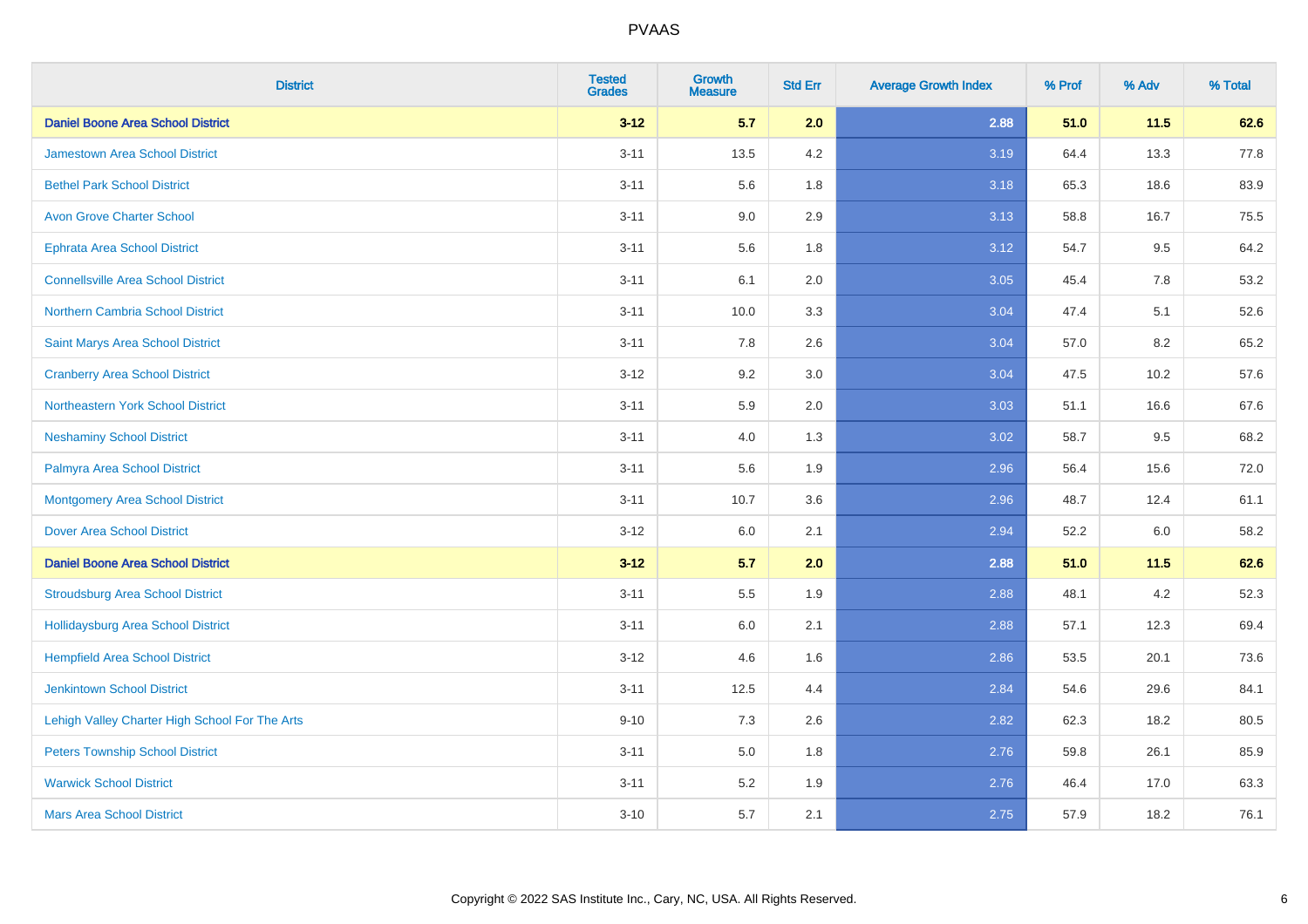| <b>District</b>                             | <b>Tested</b><br><b>Grades</b> | <b>Growth</b><br><b>Measure</b> | <b>Std Err</b> | <b>Average Growth Index</b> | % Prof | % Adv   | % Total |
|---------------------------------------------|--------------------------------|---------------------------------|----------------|-----------------------------|--------|---------|---------|
| <b>Daniel Boone Area School District</b>    | $3 - 12$                       | 5.7                             | 2.0            | 2.88                        | 51.0   | 11.5    | 62.6    |
| <b>Homer-Center School District</b>         | $3 - 11$                       | 9.7                             | 3.6            | 2.70                        | 45.1   | 17.2    | 62.3    |
| <b>Multicultural Academy Charter School</b> | $9 - 11$                       | 9.5                             | 3.5            | 2.69                        | 22.0   | 0.0     | 22.0    |
| <b>Wyalusing Area School District</b>       | $3 - 12$                       | 8.8                             | 3.3            | 2.68                        | 54.6   | 11.7    | 66.2    |
| <b>Spring Grove Area School District</b>    | $3 - 11$                       | 5.6                             | 2.1            | 2.68                        | 55.1   | 15.0    | 70.1    |
| <b>Kennett Consolidated School District</b> | $3 - 11$                       | 4.8                             | 1.8            | 2.61                        | 52.5   | 10.7    | 63.2    |
| New Hope-Solebury School District           | $3 - 11$                       | 7.5                             | 2.9            | 2.57                        | 68.2   | 22.7    | 90.9    |
| <b>Penncrest School District</b>            | $3 - 11$                       | 5.7                             | 2.2            | 2.57                        | 47.2   | 7.1     | 54.3    |
| Renaissance Academy Charter School          | $3 - 11$                       | 8.3                             | 3.3            | 2.54                        | 45.6   | 22.8    | 68.4    |
| Northampton Area School District            | $3 - 11$                       | 4.0                             | 1.6            | 2.51                        | 52.3   | 10.8    | 63.1    |
| <b>Clarion Area School District</b>         | $3 - 11$                       | 10.3                            | 4.1            | 2.51                        | 45.4   | 14.6    | 60.0    |
| 21st Century Cyber Charter School           | $6 - 12$                       | 5.7                             | 2.3            | 2.50                        | 56.7   | 8.3     | 65.0    |
| <b>Shenandoah Valley School District</b>    | $3 - 11$                       | 9.7                             | 3.9            | 2.49                        | 28.3   | $5.0\,$ | 33.3    |
| Wilmington Area School District             | $3 - 11$                       | 7.5                             | 3.0            | 2.48                        | 55.1   | 5.1     | 60.2    |
| <b>Bethlehem-Center School District</b>     | $3 - 10$                       | 8.1                             | 3.3            | 2.46                        | 35.1   | 1.4     | 36.5    |
| <b>Belmont Charter School</b>               | $3 - 10$                       | 16.0                            | 6.5            | 2.45                        | 64.3   | $0.0\,$ | 64.3    |
| <b>Belle Vernon Area School District</b>    | $3 - 11$                       | 6.5                             | 2.6            | 2.44                        | 55.6   | 11.1    | 66.7    |
| <b>Wattsburg Area School District</b>       | $3 - 11$                       | 6.5                             | 2.7            | 2.43                        | 42.7   | 7.6     | 50.3    |
| People For People Charter School            | $3 - 12$                       | 13.3                            | 5.5            | 2.43                        | 13.5   | 0.0     | 13.5    |
| <b>New Foundations Charter School</b>       | $3 - 11$                       | 5.4                             | 2.2            | 2.41                        | 47.2   | 2.5     | 49.8    |
| <b>Hampton Township School District</b>     | $3 - 11$                       | 5.1                             | 2.2            | 2.35                        | 54.0   | 28.2    | 82.2    |
| <b>Franklin Area School District</b>        | $3 - 11$                       | 6.6                             | 2.8            | 2.34                        | 48.2   | 4.5     | 52.7    |
| <b>Governor Mifflin School District</b>     | $3 - 11$                       | 4.1                             | 1.8            | 2.33                        | 42.5   | 7.2     | 49.7    |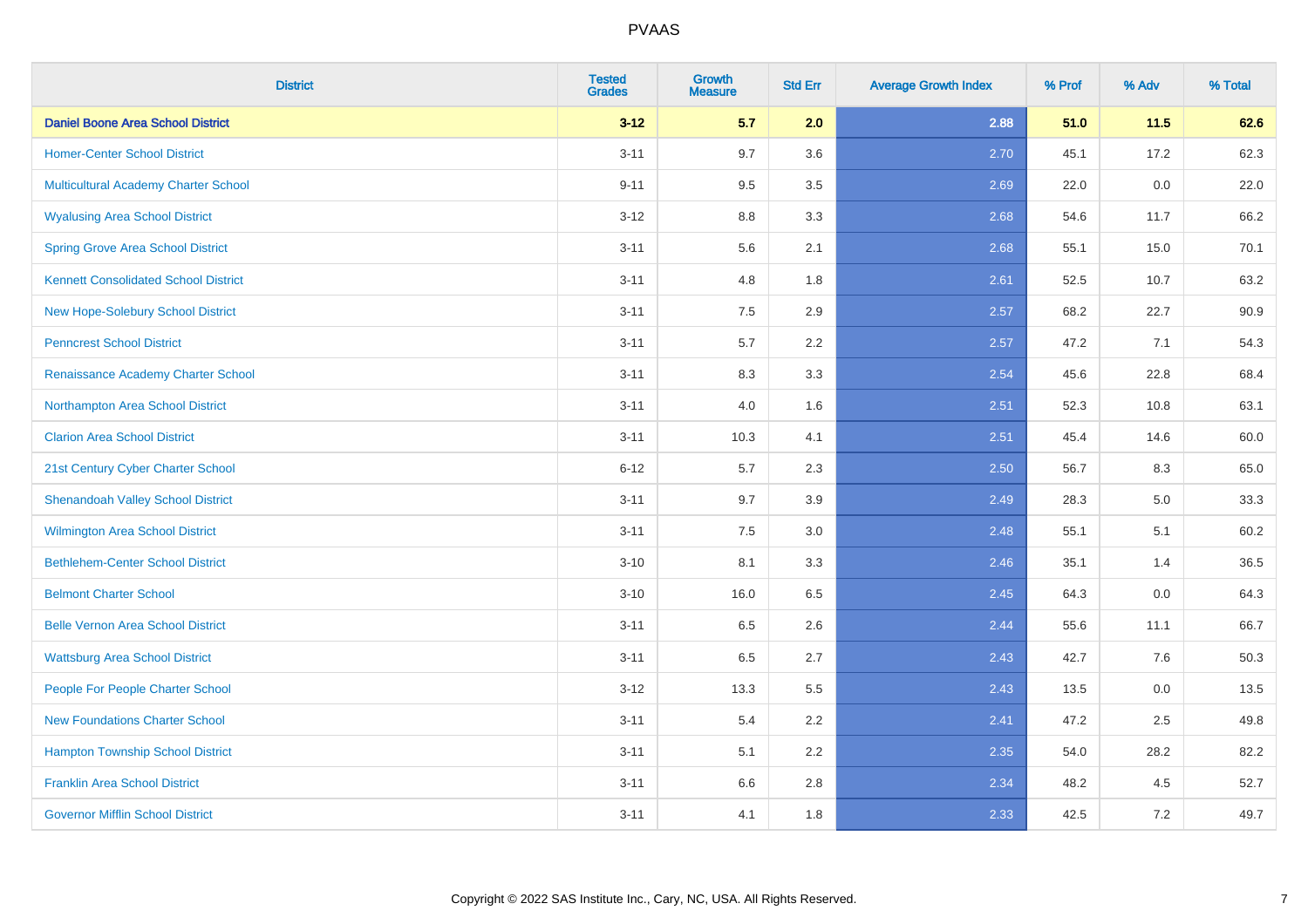| <b>District</b>                                        | <b>Tested</b><br><b>Grades</b> | <b>Growth</b><br><b>Measure</b> | <b>Std Err</b> | <b>Average Growth Index</b> | % Prof | % Adv | % Total |
|--------------------------------------------------------|--------------------------------|---------------------------------|----------------|-----------------------------|--------|-------|---------|
| <b>Daniel Boone Area School District</b>               | $3 - 12$                       | 5.7                             | 2.0            | 2.88                        | 51.0   | 11.5  | 62.6    |
| <b>Collegium Charter School</b>                        | $3 - 10$                       | 5.9                             | 2.5            | 2.33                        | 38.1   | 7.9   | 46.0    |
| <b>Richland School District</b>                        | $3 - 11$                       | 6.7                             | 2.9            | 2.33                        | 62.2   | 19.2  | 81.4    |
| <b>Brookville Area School District</b>                 | $3 - 11$                       | 6.9                             | 3.0            | 2.30                        | 55.2   | 15.6  | 70.8    |
| <b>Wilson Area School District</b>                     | $3 - 11$                       | 6.0                             | 2.6            | 2.30                        | 48.7   | 8.5   | 57.2    |
| <b>Agora Cyber Charter School</b>                      | $3 - 11$                       | 5.8                             | 2.6            | 2.28                        | 42.8   | 6.6   | 49.4    |
| <b>Carbondale Area School District</b>                 | $3 - 10$                       | 7.4                             | 3.3            | 2.25                        | 56.6   | 2.6   | 59.2    |
| <b>Carlynton School District</b>                       | $3 - 11$                       | 7.3                             | 3.3            | 2.22                        | 41.0   | 10.5  | 51.6    |
| Lincoln Leadership Academy Charter School              | $3 - 12$                       | 14.2                            | 6.4            | 2.22                        | 23.5   | 0.0   | 23.5    |
| Pennsylvania Distance Learning Charter School          | $3 - 12$                       | 9.3                             | 4.2            | 2.22                        | 42.2   | 3.1   | 45.3    |
| <b>Allegheny Valley School District</b>                | $3 - 11$                       | 8.5                             | 3.9            | 2.17                        | 53.1   | 12.2  | 65.3    |
| Pennsylvania Leadership Charter School                 | $3 - 11$                       | 4.6                             | 2.2            | 2.13                        | 55.4   | 11.2  | 66.7    |
| Community Academy Of Philadelphia Charter School       | $3 - 11$                       | 5.8                             | 2.7            | 2.12                        | 26.7   | 0.9   | 27.6    |
| <b>Muhlenberg School District</b>                      | $3 - 10$                       | 4.0                             | 1.9            | 2.10                        | 34.2   | 2.6   | 36.8    |
| <b>Eastern Lancaster County School District</b>        | $3 - 12$                       | 4.5                             | 2.2            | 2.09                        | 46.3   | 11.4  | 57.6    |
| <b>Grove City Area School District</b>                 | $3 - 12$                       | 5.1                             | 2.4            | 2.09                        | 36.4   | 16.5  | 52.8    |
| <b>South Western School District</b>                   | $3 - 12$                       | 3.9                             | 1.9            | 2.08                        | 60.2   | 8.1   | 68.3    |
| <b>Keystone Oaks School District</b>                   | $3 - 11$                       | 5.5                             | 2.6            | 2.07                        | 53.2   | 12.1  | 65.4    |
| <b>Millcreek Township School District</b>              | $3 - 11$                       | 3.1                             | 1.5            | 2.06                        | 55.6   | 14.2  | 69.7    |
| <b>Coudersport Area School District</b>                | $3 - 11$                       | 7.7                             | 3.7            | 2.06                        | 55.7   | 8.2   | 63.9    |
| Dr Robert Ketterer Charter School Inc                  | $6 - 12$                       | 10.1                            | 5.0            | 2.04                        | 14.9   | 0.4   | 15.3    |
| <b>Chester Charter Scholars Academy Charter School</b> | $3 - 12$                       | 8.4                             | 4.1            | 2.03                        | 23.4   | 0.0   | 23.4    |
| <b>Blackhawk School District</b>                       | $3 - 11$                       | 4.7                             | 2.3            | 2.01                        | 55.8   | 8.8   | 64.6    |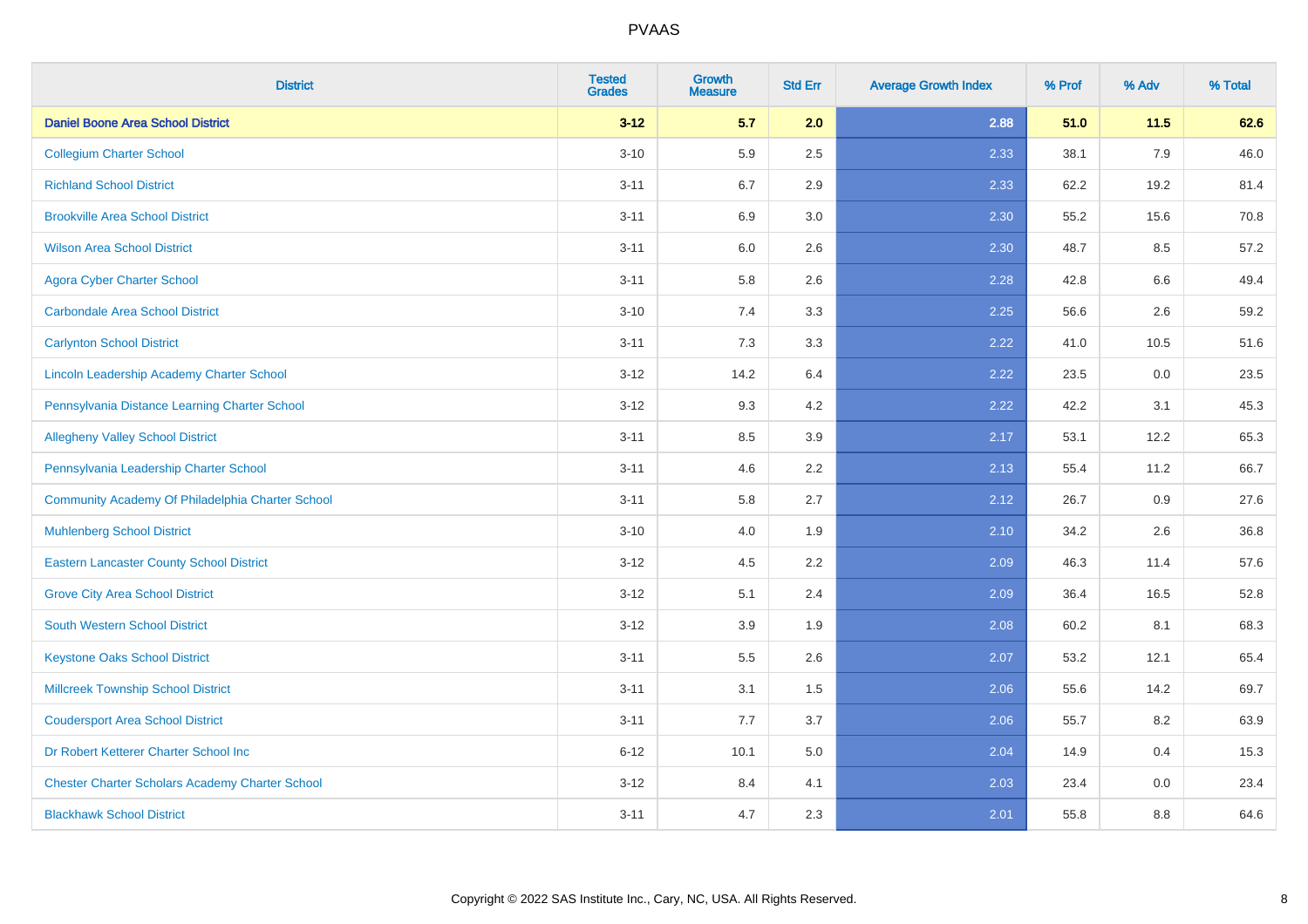| <b>District</b>                           | <b>Tested</b><br><b>Grades</b> | <b>Growth</b><br><b>Measure</b> | <b>Std Err</b> | <b>Average Growth Index</b> | % Prof | % Adv   | % Total |
|-------------------------------------------|--------------------------------|---------------------------------|----------------|-----------------------------|--------|---------|---------|
| <b>Daniel Boone Area School District</b>  | $3 - 12$                       | 5.7                             | 2.0            | 2.88                        | 51.0   | $11.5$  | 62.6    |
| Altoona Area School District              | $3 - 12$                       | 3.3                             | 1.6            | 1.99                        | 47.7   | $8.2\,$ | 55.9    |
| <b>Central Valley School District</b>     | $3 - 10$                       | 4.8                             | 2.4            | 1.98                        | 56.9   | 9.0     | 65.9    |
| <b>West Allegheny School District</b>     | $3 - 12$                       | 4.0                             | 2.1            | 1.96                        | 63.1   | 15.7    | 78.8    |
| <b>Pottsville Area School District</b>    | $3 - 12$                       | 4.4                             | 2.3            | 1.94                        | 44.8   | 5.4     | 50.2    |
| <b>Beaver Area School District</b>        | $3 - 10$                       | 4.7                             | 2.4            | 1.94                        | 57.4   | 16.8    | 74.2    |
| <b>Western Wayne School District</b>      | $3 - 11$                       | 5.6                             | 2.9            | 1.93                        | 41.3   | 17.4    | 58.7    |
| <b>Steel Valley School District</b>       | $3 - 11$                       | 6.5                             | 3.4            | 1.89                        | 50.7   | 5.6     | 56.3    |
| <b>Sharon City School District</b>        | $3 - 11$                       | 4.9                             | 2.6            | 1.87                        | 48.2   | 5.3     | 53.4    |
| <b>Uniontown Area School District</b>     | $3 - 11$                       | 6.0                             | 3.2            | 1.87                        | 62.4   | 5.9     | 68.2    |
| <b>Blacklick Valley School District</b>   | $3 - 11$                       | $8.0\,$                         | 4.3            | 1.85                        | 34.1   | 0.0     | 34.1    |
| <b>Monessen City School District</b>      | $3 - 10$                       | 8.3                             | 4.5            | 1.85                        | 42.9   | 2.9     | 45.7    |
| <b>Hanover Public School District</b>     | $3 - 11$                       | 5.2                             | 2.8            | 1.83                        | 52.2   | 14.4    | 66.7    |
| <b>Laurel Highlands School District</b>   | $3 - 11$                       | 4.3                             | 2.4            | 1.81                        | 44.9   | 9.6     | 54.5    |
| <b>Sto-Rox School District</b>            | $3 - 10$                       | 6.6                             | 3.7            | 1.80                        | 13.4   | 0.0     | 13.4    |
| York Academy Regional Charter School      | $3 - 11$                       | 9.0                             | 5.0            | 1.79                        | 55.2   | $0.0\,$ | 55.2    |
| <b>Salisbury Township School District</b> | $3 - 11$                       | 6.3                             | 3.6            | 1.77                        | 46.2   | 6.6     | 52.8    |
| <b>Bentworth School District</b>          | $3 - 11$                       | 5.7                             | 3.2            | 1.75                        | 44.2   | 19.5    | 63.6    |
| <b>Northgate School District</b>          | $3 - 11$                       | 6.3                             | 3.6            | 1.73                        | 53.3   | 16.7    | 70.0    |
| <b>Reach Cyber Charter School</b>         | $3 - 11$                       | 8.1                             | 4.7            | 1.72                        | 42.4   | 4.6     | 47.0    |
| <b>Oswayo Valley School District</b>      | $3 - 12$                       | 8.5                             | 5.0            | 1.68                        | 50.0   | 16.7    | 66.7    |
| <b>Central Bucks School District</b>      | $3 - 11$                       | 1.6                             | 0.9            | 1.66                        | 63.0   | 16.8    | 79.8    |
| Allegheny-Clarion Valley School District  | $3 - 10$                       | 7.8                             | 4.7            | 1.65                        | 53.3   | 3.3     | 56.7    |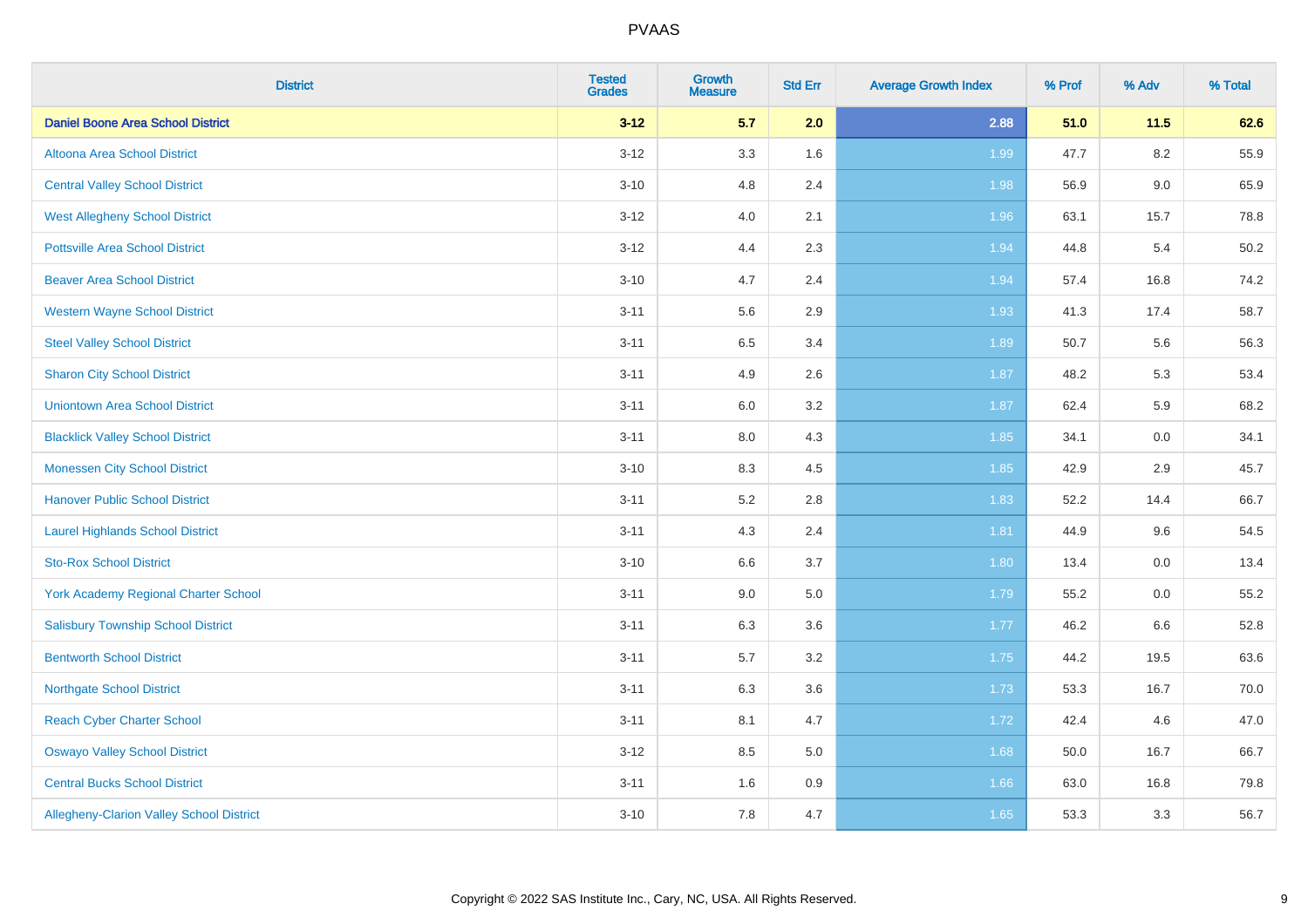| <b>District</b>                                    | <b>Tested</b><br><b>Grades</b> | <b>Growth</b><br><b>Measure</b> | <b>Std Err</b> | <b>Average Growth Index</b> | % Prof | % Adv | % Total |
|----------------------------------------------------|--------------------------------|---------------------------------|----------------|-----------------------------|--------|-------|---------|
| <b>Daniel Boone Area School District</b>           | $3 - 12$                       | 5.7                             | 2.0            | 2.88                        | 51.0   | 11.5  | 62.6    |
| <b>Conrad Weiser Area School District</b>          | $3 - 11$                       | 3.6                             | 2.2            | 1.63                        | 52.1   | 2.1   | 54.2    |
| Millersburg Area School District                   | $3 - 11$                       | $6.2\,$                         | 3.8            | 1.63                        | 51.8   | 7.4   | 59.3    |
| Esperanza Academy Charter School                   | $4 - 11$                       | 4.0                             | 2.5            | 1.61                        | 32.4   | 0.7   | 33.1    |
| <b>Hermitage School District</b>                   | $3 - 12$                       | 3.8                             | 2.4            | 1.60                        | 57.5   | 9.3   | 66.8    |
| <b>Pleasant Valley School District</b>             | $3 - 11$                       | 3.1                             | 2.0            | 1.57                        | 57.2   | 5.5   | 62.8    |
| <b>South Butler County School District</b>         | $3 - 10$                       | 3.9                             | 2.5            | 1.54                        | 53.1   | 16.6  | 69.7    |
| <b>Armstrong School District</b>                   | $3 - 11$                       | 2.6                             | 1.7            | 1.53                        | 51.5   | 6.1   | 57.6    |
| <b>Warrior Run School District</b>                 | $3 - 11$                       | 4.6                             | 3.0            | 1.51                        | 40.9   | 8.1   | 49.0    |
| <b>Burrell School District</b>                     | $3 - 11$                       | 4.5                             | 3.1            | 1.48                        | 58.5   | 13.8  | 72.3    |
| <b>Everett Area School District</b>                | $3 - 11$                       | 5.0                             | 3.4            | 1.47                        | 60.5   | 1.3   | 61.8    |
| <b>New Brighton Area School District</b>           | $3 - 11$                       | 4.6                             | 3.1            | 1.47                        | 60.9   | 5.8   | 66.7    |
| <b>Loyalsock Township School District</b>          | $3 - 12$                       | 4.2                             | 2.8            | 1.47                        | 54.3   | 2.1   | 56.4    |
| <b>Punxsutawney Area School District</b>           | $3 - 11$                       | 4.2                             | 2.9            | 1.45                        | 55.0   | 5.5   | 60.6    |
| <b>Towanda Area School District</b>                | $3 - 11$                       | 4.0                             | 2.8            | 1.44                        | 39.4   | 6.6   | 46.0    |
| <b>Methacton School District</b>                   | $3 - 11$                       | 2.5                             | 1.7            | 1.43                        | 62.5   | 16.4  | 79.0    |
| <b>Lincoln Park Performing Arts Charter School</b> | $7 - 11$                       | 3.6                             | 2.5            | 1.42                        | 59.6   | 14.7  | 74.3    |
| <b>KIPP Dubois Charter School</b>                  | $9 - 10$                       | 4.7                             | 3.3            | 1.40                        | 31.0   | 1.4   | 32.4    |
| Capital Area School for the Arts Charter School    | $9 - 11$                       | 5.8                             | 4.1            | 1.39                        | 59.3   | 18.6  | 78.0    |
| <b>West York Area School District</b>              | $3 - 12$                       | 3.2                             | 2.3            | 1.38                        | 53.8   | 4.4   | 58.2    |
| <b>MaST Community Charter School II</b>            | $3 - 10$                       | 4.4                             | 3.2            | 1.37                        | 28.4   | 3.4   | 31.8    |
| <b>Pottsgrove School District</b>                  | $3 - 11$                       | 2.8                             | 2.0            | 1.35                        | 44.0   | 10.0  | 53.9    |
| Mastery Charter School - Shoemaker Campus          | $7 - 10$                       | 4.1                             | 3.0            | 1.34                        | 20.9   | 3.3   | 24.2    |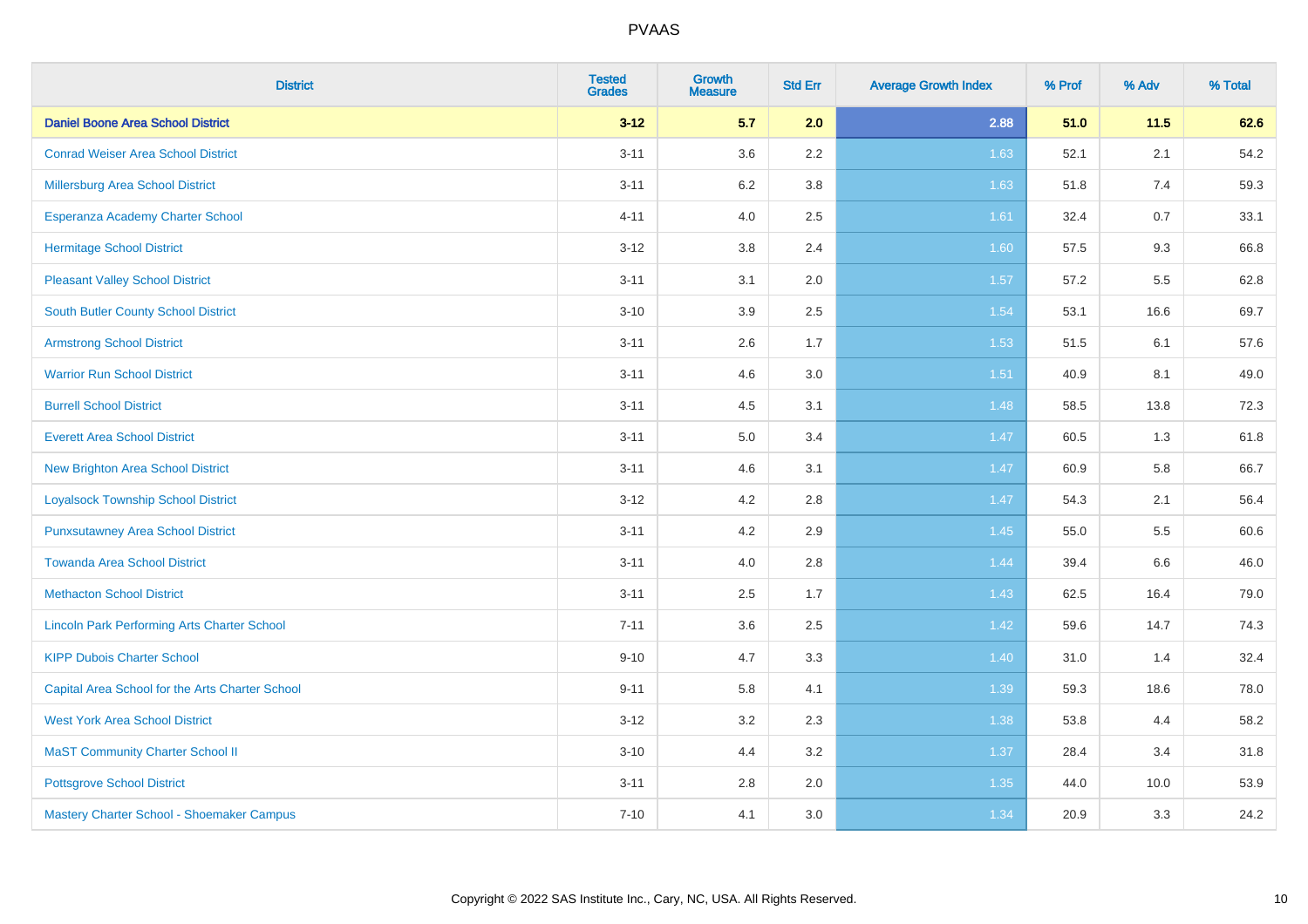| <b>District</b>                               | <b>Tested</b><br><b>Grades</b> | <b>Growth</b><br><b>Measure</b> | <b>Std Err</b> | <b>Average Growth Index</b> | % Prof | % Adv | % Total |
|-----------------------------------------------|--------------------------------|---------------------------------|----------------|-----------------------------|--------|-------|---------|
| <b>Daniel Boone Area School District</b>      | $3 - 12$                       | 5.7                             | 2.0            | 2.88                        | 51.0   | 11.5  | 62.6    |
| <b>Ligonier Valley School District</b>        | $3 - 11$                       | 4.2                             | 3.1            | 1.34                        | 59.1   | 10.3  | 69.5    |
| <b>Spring Cove School District</b>            | $3 - 11$                       | 3.4                             | 2.5            | 1.33                        | 47.8   | 12.7  | 60.4    |
| <b>Fairview School District</b>               | $3 - 11$                       | 3.4                             | 2.6            | 1.32                        | 57.2   | 17.6  | 74.8    |
| <b>Donegal School District</b>                | $3 - 12$                       | 3.1                             | 2.4            | 1.29                        | 60.6   | 9.1   | 69.7    |
| <b>Line Mountain School District</b>          | $3 - 11$                       | 4.1                             | 3.2            | 1.27                        | 52.9   | 9.2   | 62.1    |
| <b>Woodland Hills School District</b>         | $3 - 12$                       | 3.2                             | 2.6            | 1.22                        | 31.4   | 3.6   | 35.0    |
| <b>Halifax Area School District</b>           | $3 - 11$                       | 4.7                             | 3.9            | 1.22                        | 61.5   | 9.6   | 71.2    |
| <b>Port Allegany School District</b>          | $3 - 11$                       | 4.4                             | 3.6            | 1.21                        | 28.1   | 9.4   | 37.5    |
| <b>Shanksville-Stonycreek School District</b> | $3 - 10$                       | 7.0                             | 5.9            | 1.20                        | 64.7   | 17.6  | 82.4    |
| <b>Central Cambria School District</b>        | $3 - 11$                       | 3.0                             | 2.5            | 1.17                        | 56.2   | 9.7   | 66.0    |
| Esperanza Cyber Charter School                | $3 - 11$                       | 7.1                             | 6.1            | 1.16                        | 9.1    | 0.0   | 9.1     |
| <b>Tidioute Community Charter School</b>      | $3 - 11$                       | $5.7\,$                         | 5.1            | 1.11                        | 34.4   | 21.9  | 56.2    |
| Morrisville Borough School District           | $3 - 11$                       | 4.8                             | 4.3            | 1.10                        | 30.2   | 2.3   | 32.6    |
| <b>Leechburg Area School District</b>         | $3 - 11$                       | 4.4                             | 4.0            | 1.09                        | 47.8   | 19.6  | 67.4    |
| Meyersdale Area School District               | $3 - 11$                       | 4.2                             | 4.0            | 1.07                        | 43.1   | 6.9   | 50.0    |
| <b>General Mclane School District</b>         | $3 - 11$                       | 3.1                             | 2.9            | 1.07                        | 62.3   | 4.9   | 67.2    |
| <b>Williamsport Area School District</b>      | $3 - 11$                       | 1.9                             | 1.8            | 1.04                        | 44.1   | 12.8  | 56.9    |
| <b>Franklin Regional School District</b>      | $3 - 11$                       | 2.0                             | 1.9            | 1.02                        | 66.7   | 15.5  | 82.1    |
| <b>Manheim Central School District</b>        | $3 - 11$                       | 2.1                             | 2.1            | $1.01$                      | 53.2   | 11.6  | 64.8    |
| <b>Tunkhannock Area School District</b>       | $3 - 11$                       | 2.3                             | 2.2            | 1.01                        | 44.9   | 9.6   | 54.6    |
| Mastery Charter School - Pickett Campus       | $6 - 10$                       | 5.6                             | 5.7            | 1.00                        | 27.8   | 0.0   | 27.8    |
| Lehigh Career & Technical Institute           | $10 - 12$                      | 5.6                             | 5.6            | 0.99                        | 78.3   | 0.0   | 78.3    |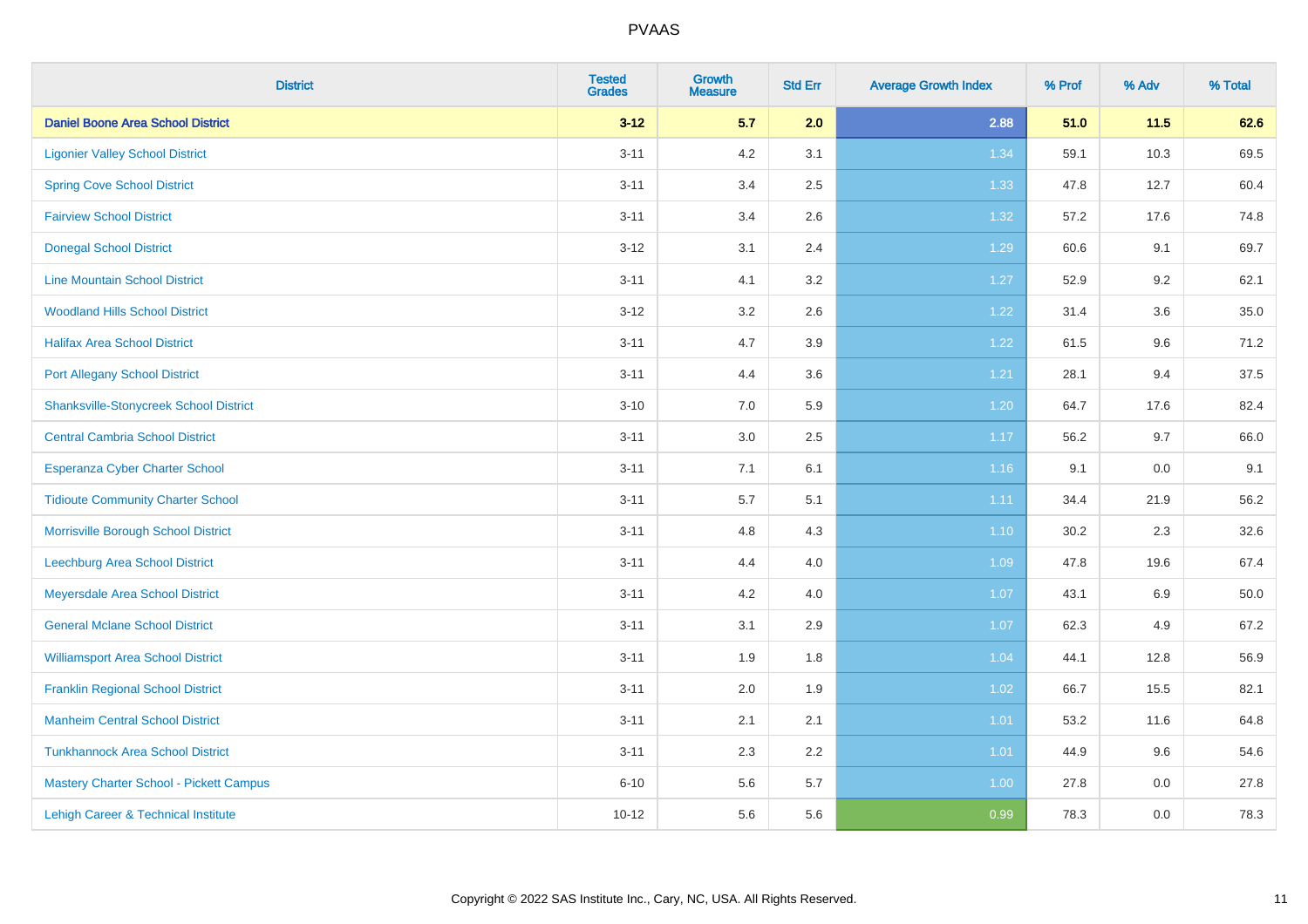| <b>District</b>                              | <b>Tested</b><br><b>Grades</b> | <b>Growth</b><br><b>Measure</b> | <b>Std Err</b> | <b>Average Growth Index</b> | % Prof | % Adv   | % Total |
|----------------------------------------------|--------------------------------|---------------------------------|----------------|-----------------------------|--------|---------|---------|
| <b>Daniel Boone Area School District</b>     | $3 - 12$                       | 5.7                             | 2.0            | 2.88                        | 51.0   | 11.5    | 62.6    |
| <b>Bensalem Township School District</b>     | $3 - 11$                       | 1.6                             | 1.6            | 0.98                        | 38.8   | $8.3\,$ | 47.1    |
| <b>Hopewell Area School District</b>         | $3 - 11$                       | 2.6                             | 2.7            | 0.97                        | 58.4   | 4.0     | 62.4    |
| <b>Berlin Brothersvalley School District</b> | $3 - 11$                       | 4.0                             | 4.2            | 0.96                        | 48.8   | 14.0    | 62.8    |
| <b>Clairton City School District</b>         | $3 - 11$                       | 3.5                             | 3.7            | 0.95                        | 13.4   | 0.0     | 13.4    |
| Lower Moreland Township School District      | $3 - 11$                       | 2.0                             | 2.2            | 0.95                        | 62.8   | 17.0    | 79.8    |
| <b>Baldwin-Whitehall School District</b>     | $3 - 11$                       | 1.8                             | 1.9            | 0.94                        | 58.6   | 8.6     | 67.1    |
| <b>Keystone School District</b>              | $3 - 11$                       | 3.1                             | 3.3            | 0.94                        | 50.6   | 6.5     | 57.1    |
| <b>Bedford Area School District</b>          | $3 - 11$                       | 2.5                             | 2.6            | 0.93                        | 48.5   | 10.0    | 58.5    |
| Northwestern Lehigh School District          | $3 - 11$                       | 2.2                             | 2.3            | 0.93                        | 53.3   | 9.7     | 63.0    |
| West Jefferson Hills School District         | $3 - 11$                       | 1.8                             | 2.1            | 0.88                        | 55.7   | 20.8    | 76.4    |
| South Fayette Township School District       | $3 - 11$                       | 1.7                             | 2.0            | 0.88                        | 61.0   | 26.5    | 87.6    |
| <b>North Clarion County School District</b>  | $3-12$                         | 3.7                             | 4.3            | 0.85                        | 67.5   | 15.0    | 82.5    |
| <b>Marple Newtown School District</b>        | $3 - 11$                       | 2.0                             | 2.4            | 0.81                        | 57.6   | 12.8    | 70.4    |
| <b>Mcguffey School District</b>              | $3 - 11$                       | 2.1                             | 2.6            | 0.81                        | 57.7   | 3.1     | 60.8    |
| Camp Hill School District                    | $3-12$                         | 2.3                             | 3.0            | 0.78                        | 53.6   | 17.5    | 71.1    |
| Urban Pathways 6-12 Charter School           | $6 - 11$                       | 4.8                             | 6.4            | 0.75                        | 28.6   | 0.0     | 28.6    |
| Southeastern Greene School District          | $3 - 10$                       | 3.3                             | 4.6            | 0.72                        | 57.6   | 6.1     | 63.6    |
| <b>Harmony Area School District</b>          | $3 - 10$                       | 4.5                             | 6.3            | 0.72                        | 33.3   | 13.3    | 46.7    |
| <b>Athens Area School District</b>           | $3 - 11$                       | 1.6                             | 2.5            | 0.64                        | 46.9   | 7.6     | 54.5    |
| <b>United School District</b>                | $3 - 11$                       | 2.1                             | 3.4            | 0.63                        | 60.3   | 6.6     | 66.9    |
| <b>Laurel School District</b>                | $3 - 11$                       | 1.8                             | 3.1            | 0.59                        | 70.1   | 2.3     | 72.4    |
| <b>Commodore Perry School District</b>       | $3 - 11$                       | 3.2                             | 5.5            | 0.58                        | 58.3   | 0.0     | 58.3    |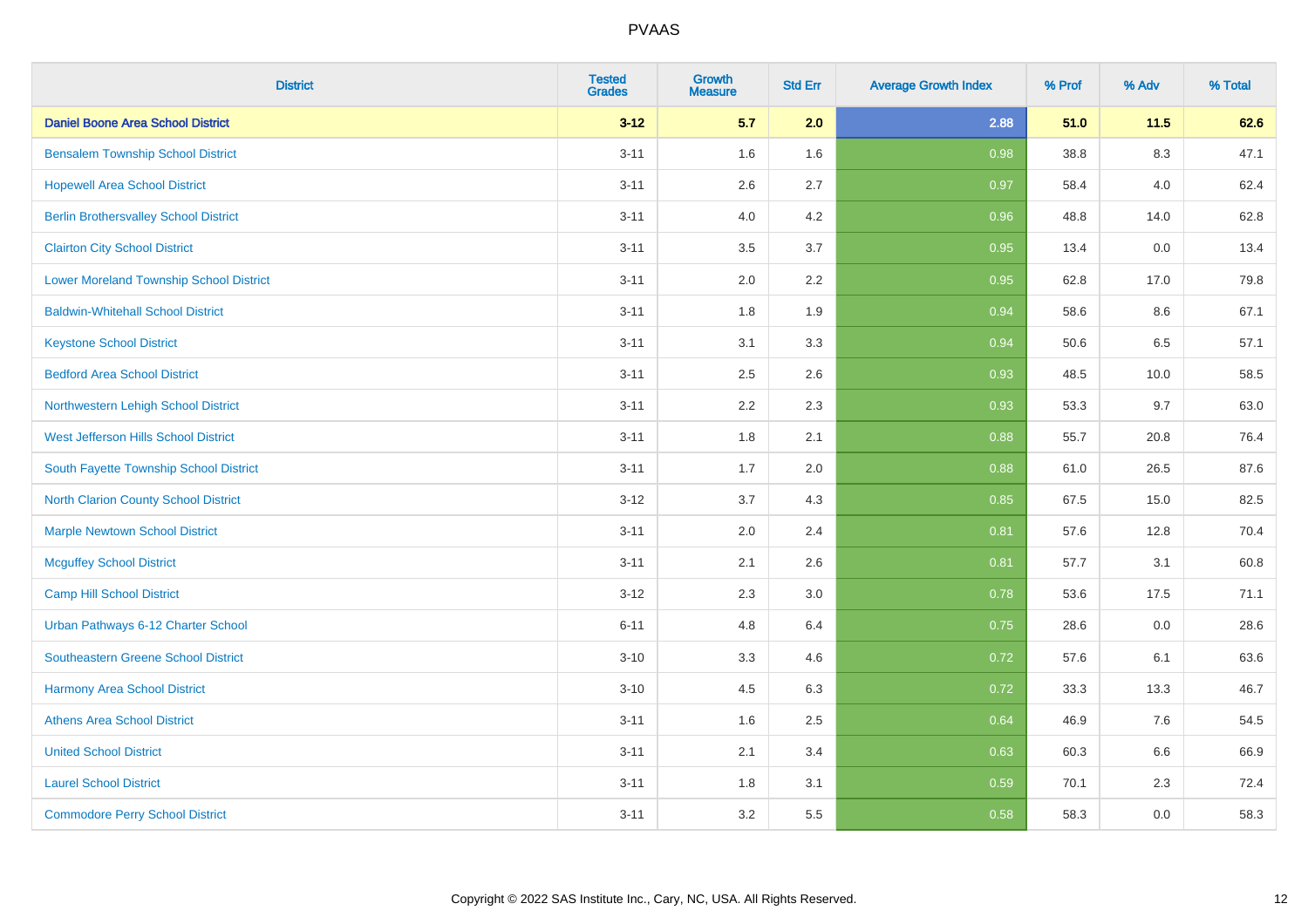| <b>District</b>                               | <b>Tested</b><br><b>Grades</b> | <b>Growth</b><br><b>Measure</b> | <b>Std Err</b> | <b>Average Growth Index</b> | % Prof | % Adv | % Total |
|-----------------------------------------------|--------------------------------|---------------------------------|----------------|-----------------------------|--------|-------|---------|
| <b>Daniel Boone Area School District</b>      | $3 - 12$                       | 5.7                             | 2.0            | 2.88                        | 51.0   | 11.5  | 62.6    |
| <b>Forbes Road School District</b>            | $3 - 11$                       | 2.8                             | 5.1            | 0.56                        | 41.4   | 10.3  | 51.7    |
| <b>Schuylkill Valley School District</b>      | $3 - 11$                       | 1.4                             | 2.5            | 0.56                        | 55.1   | 10.2  | 65.3    |
| <b>Union School District</b>                  | $3 - 12$                       | 2.3                             | 4.2            | 0.54                        | 32.6   | 7.0   | 39.5    |
| <b>Radnor Township School District</b>        | $3 - 12$                       | 1.0                             | 2.1            | 0.50                        | 65.0   | 23.2  | 88.2    |
| <b>Hanover Area School District</b>           | $3 - 11$                       | 2.2                             | 4.6            | 0.48                        | 42.9   | 5.7   | 48.6    |
| <b>Purchase Line School District</b>          | $3 - 12$                       | 1.7                             | 3.5            | 0.47                        | 43.1   | 5.4   | 48.5    |
| <b>Upper Adams School District</b>            | $3 - 11$                       | 1.3                             | 2.9            | 0.47                        | 55.2   | 8.6   | 63.8    |
| Roberto Clemente Charter School               | $3 - 12$                       | 2.2                             | 4.9            | 0.45                        | 27.5   | 5.0   | 32.5    |
| <b>Union Area School District</b>             | $3 - 11$                       | 1.9                             | 4.3            | 0.44                        | 61.5   | 0.0   | 61.5    |
| Mastery Charter High School-Lenfest Campus    | $7 - 11$                       | 2.5                             | 5.7            | 0.43                        | 40.0   | 0.0   | 40.0    |
| <b>Galeton Area School District</b>           | $3 - 11$                       | 2.2                             | 5.3            | 0.42                        | 41.3   | 4.4   | 45.6    |
| <b>Newport School District</b>                | $3 - 12$                       | 1.4                             | 3.5            | 0.41                        | 51.5   | 10.3  | 61.8    |
| <b>Tussey Mountain School District</b>        | $3 - 12$                       | 1.5                             | 3.7            | 0.40                        | 38.6   | 1.8   | 40.4    |
| South Eastern School District                 | $3 - 11$                       | 0.9                             | 2.4            | 0.39                        | 54.8   | 6.6   | 61.4    |
| <b>Gateway School District</b>                | $3 - 11$                       | 0.8                             | 2.2            | 0.38                        | 52.1   | 13.8  | 65.9    |
| <b>Wallingford-Swarthmore School District</b> | $3 - 10$                       | 0.9                             | 2.4            | 0.38                        | 64.4   | 22.7  | 87.1    |
| <b>Lakeland School District</b>               | $3 - 11$                       | 1.1                             | 2.8            | 0.38                        | 48.6   | 3.7   | 52.3    |
| <b>Lower Dauphin School District</b>          | $3 - 11$                       | 0.6                             | 1.9            | 0.33                        | 49.2   | 12.6  | 61.8    |
| <b>Wyomissing Area School District</b>        | $3 - 12$                       | 0.8                             | 2.6            | 0.33                        | 55.7   | 17.6  | 73.3    |
| <b>Mastery Charter School - Thomas Campus</b> | $3 - 10$                       | 2.1                             | 6.2            | 0.33                        | 28.6   | 0.0   | 28.6    |
| Lehigh Valley Academy Regional Charter School | $3 - 11$                       | 0.7                             | 2.3            | 0.32                        | 46.3   | 5.0   | 51.4    |
| <b>Greater Latrobe School District</b>        | $3 - 11$                       | 0.6                             | 1.9            | 0.31                        | 55.5   | 14.1  | 69.5    |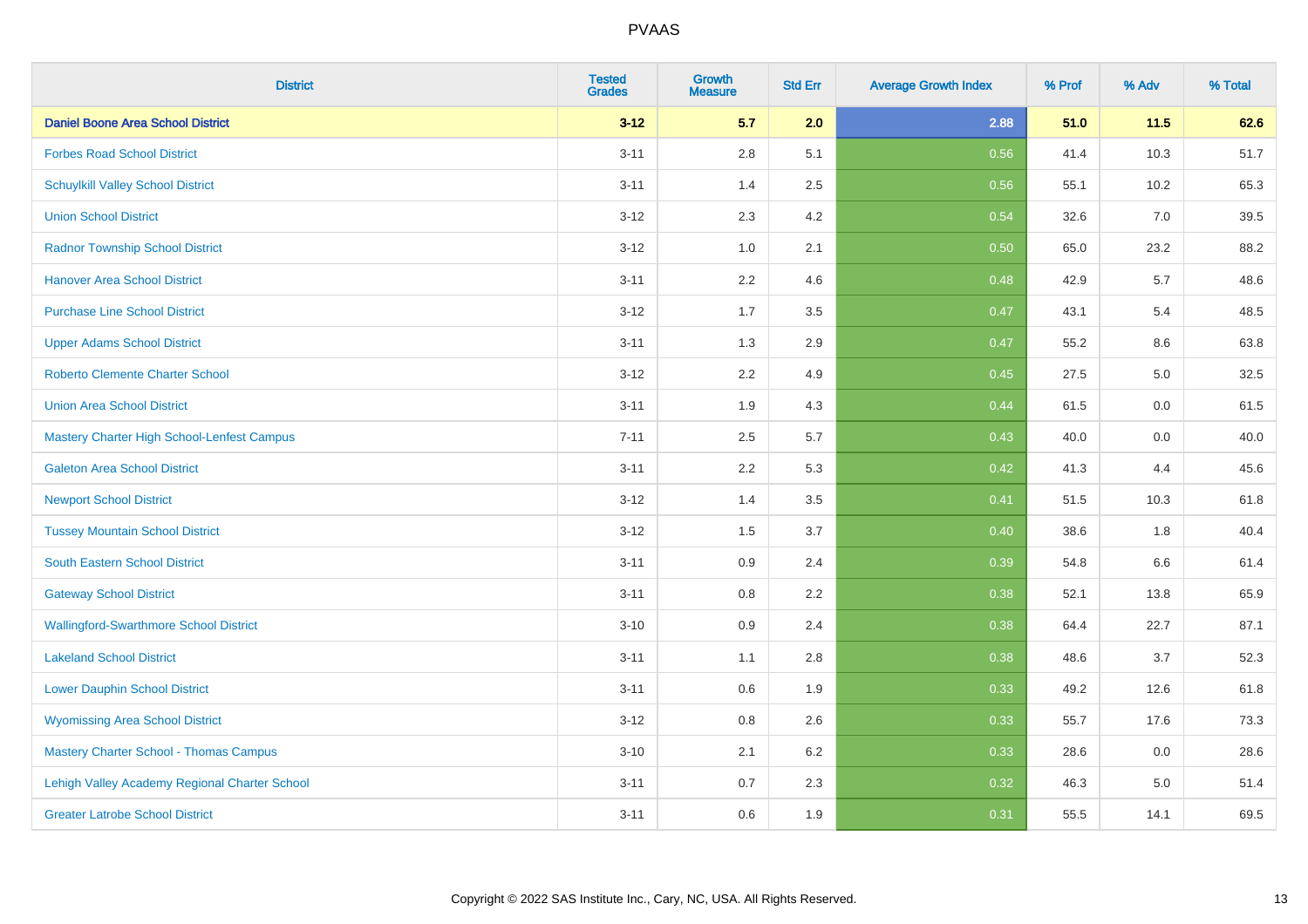| <b>District</b>                          | <b>Tested</b><br><b>Grades</b> | Growth<br><b>Measure</b> | <b>Std Err</b> | <b>Average Growth Index</b> | % Prof | % Adv   | % Total |
|------------------------------------------|--------------------------------|--------------------------|----------------|-----------------------------|--------|---------|---------|
| <b>Daniel Boone Area School District</b> | $3 - 12$                       | 5.7                      | 2.0            | 2.88                        | 51.0   | 11.5    | 62.6    |
| <b>Greenville Area School District</b>   | $3 - 11$                       | 0.7                      | 2.9            | 0.26                        | 53.4   | 6.9     | 60.3    |
| <b>Bloomsburg Area School District</b>   | $3 - 10$                       | 0.7                      | 3.0            | 0.23                        | 55.9   | 11.8    | 67.6    |
| <b>Jersey Shore Area School District</b> | $3 - 11$                       | 0.5                      | 2.6            | 0.21                        | 47.1   | 9.2     | 56.2    |
| <b>Reynolds School District</b>          | $3 - 10$                       | 0.5                      | 3.4            | 0.16                        | 52.1   | 7.0     | 59.2    |
| <b>Brockway Area School District</b>     | $3 - 11$                       | 0.6                      | 3.6            | 0.16                        | 49.2   | 7.7     | 56.9    |
| Northern Lebanon School District         | $3 - 11$                       | 0.4                      | 2.5            | 0.15                        | 28.0   | 3.0     | 31.0    |
| <b>Danville Area School District</b>     | $3 - 11$                       | 0.4                      | 2.6            | 0.15                        | 57.4   | 18.4    | 75.7    |
| <b>Smethport Area School District</b>    | $3 - 12$                       | 0.6                      | 3.9            | 0.15                        | 37.0   | 1.8     | 38.9    |
| Insight PA Cyber Charter School          | $3 - 11$                       | 0.7                      | 5.7            | 0.12                        | 50.0   | 4.8     | 54.8    |
| <b>Hempfield School District</b>         | $3 - 11$                       | 0.1                      | 1.4            | 0.08                        | 58.2   | 9.9     | 68.2    |
| <b>West Branch Area School District</b>  | $3 - 11$                       | 0.2                      | 3.8            | 0.05                        | 47.2   | 1.9     | 49.1    |
| East Stroudsburg Area School District    | $3 - 11$                       | 0.1                      | 1.6            | 0.05                        | 45.8   | $7.8\,$ | 53.6    |
| <b>Wilkes-Barre Area School District</b> | $3 - 11$                       | 0.1                      | 3.2            | 0.02                        | 35.5   | 5.4     | 40.9    |
| <b>Susquenita School District</b>        | $3 - 11$                       | $-0.1$                   | 2.8            | $-0.01$                     | 47.7   | 10.1    | 57.8    |
| <b>Penn Cambria School District</b>      | $3 - 11$                       | $-0.0$                   | 2.7            | $-0.01$                     | 61.5   | 7.7     | 69.2    |
| <b>Kutztown Area School District</b>     | $3 - 12$                       | $-0.2$                   | 3.2            | $-0.05$                     | 55.4   | 13.3    | 68.7    |
| <b>Avella Area School District</b>       | $3 - 12$                       | $-0.3$                   | 4.7            | $-0.05$                     | 49.3   | 14.5    | 63.8    |
| <b>Mercer Area School District</b>       | $3 - 11$                       | $-0.2$                   | 3.3            | $-0.06$                     | 56.0   | 8.0     | 64.0    |
| <b>Warren County School District</b>     | $3 - 11$                       | $-0.1$                   | 1.8            | $-0.06$                     | 37.2   | 5.3     | 42.6    |
| <b>Chester-Upland School District</b>    | $3 - 11$                       | $-0.3$                   | 2.7            | $-0.09$                     | 13.8   | 0.8     | 14.6    |
| New Kensington-Arnold School District    | $3 - 11$                       | $-0.4$                   | 3.8            | $-0.10$                     | 40.7   | 3.7     | 44.4    |
| <b>Blue Ridge School District</b>        | $3 - 11$                       | $-0.5$                   | 3.6            | $-0.12$                     | 44.6   | 3.1     | 47.7    |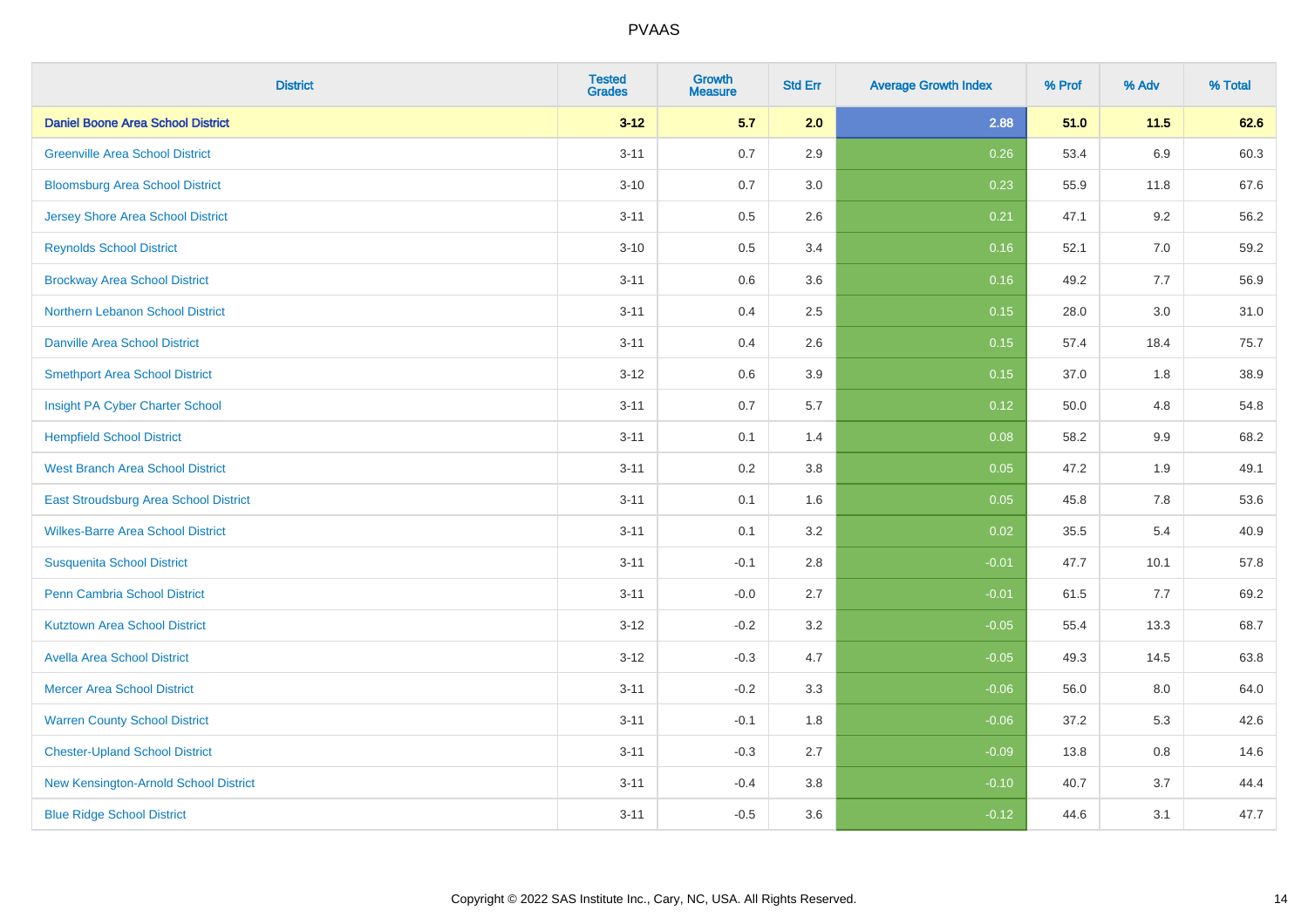| <b>District</b>                                    | <b>Tested</b><br><b>Grades</b> | <b>Growth</b><br><b>Measure</b> | <b>Std Err</b> | <b>Average Growth Index</b> | % Prof | % Adv | % Total |
|----------------------------------------------------|--------------------------------|---------------------------------|----------------|-----------------------------|--------|-------|---------|
| <b>Daniel Boone Area School District</b>           | $3 - 12$                       | 5.7                             | 2.0            | 2.88                        | 51.0   | 11.5  | 62.6    |
| <b>Central Fulton School District</b>              | $3 - 11$                       | $-0.5$                          | 3.5            | $-0.14$                     | 51.4   | 8.6   | 60.0    |
| <b>Otto-Eldred School District</b>                 | $3 - 11$                       | $-0.7$                          | 4.2            | $-0.15$                     | 56.2   | 6.2   | 62.5    |
| <b>Oley Valley School District</b>                 | $3 - 11$                       | $-0.4$                          | 2.8            | $-0.15$                     | 43.1   | 12.9  | 56.0    |
| Philadelphia Electrical & Tech Charter High School | $10 - 10$                      | $-0.5$                          | 2.9            | $-0.15$                     | 8.8    | 0.0   | 8.8     |
| <b>Bellefonte Area School District</b>             | $3 - 11$                       | $-0.4$                          | 2.2            | $-0.17$                     | 47.6   | 10.6  | 58.2    |
| <b>Southern Lehigh School District</b>             | $3 - 11$                       | $-0.4$                          | 2.3            | $-0.17$                     | 66.1   | 11.9  | 78.0    |
| <b>Crestwood School District</b>                   | $3 - 11$                       | $-0.4$                          | 2.4            | $-0.17$                     | 57.4   | 17.0  | 74.4    |
| <b>Achievement House Charter School</b>            | $7 - 11$                       | $-0.7$                          | 4.0            | $-0.17$                     | 32.5   | 2.6   | 35.1    |
| <b>Millville Area School District</b>              | $3-12$                         | $-0.9$                          | 4.7            | $-0.18$                     | 51.4   | 5.4   | 56.8    |
| <b>Mount Carmel Area School District</b>           | $3 - 11$                       | $-0.6$                          | 3.1            | $-0.18$                     | 45.3   | 2.1   | 47.4    |
| <b>Westinghouse Arts Academy Charter School</b>    | $9 - 10$                       | $-0.7$                          | 3.6            | $-0.19$                     | 59.2   | 8.4   | 67.6    |
| <b>Panther Valley School District</b>              | $3 - 12$                       | $-0.6$                          | 3.3            | $-0.19$                     | 47.9   | 4.3   | 52.1    |
| <b>Harrisburg City School District</b>             | $3 - 11$                       | $-0.4$                          | 2.1            | $-0.19$                     | 15.1   | 0.4   | 15.5    |
| <b>Girard School District</b>                      | $3 - 11$                       | $-0.6$                          | 2.7            | $-0.22$                     | 53.9   | 15.6  | 69.6    |
| <b>Lakeview School District</b>                    | $3 - 11$                       | $-0.9$                          | 3.7            | $-0.24$                     | 60.3   | 3.2   | 63.5    |
| <b>Glendale School District</b>                    | $3 - 10$                       | $-0.9$                          | 3.7            | $-0.24$                     | 50.0   | 5.4   | 55.4    |
| <b>Penn Manor School District</b>                  | $3 - 11$                       | $-0.4$                          | 1.6            | $-0.25$                     | 51.9   | 12.6  | 64.5    |
| <b>Tuscarora School District</b>                   | $3 - 11$                       | $-0.6$                          | 2.3            | $-0.27$                     | 45.1   | 8.1   | 53.2    |
| <b>Cornell School District</b>                     | $3 - 11$                       | $-1.6$                          | 5.0            | $-0.32$                     | 33.8   | 1.5   | 35.4    |
| <b>Albert Gallatin Area School District</b>        | $3 - 11$                       | $-0.8$                          | 2.4            | $-0.32$                     | 54.5   | 10.0  | 64.6    |
| Hope For Hyndman Charter School                    | $3 - 11$                       | $-2.0$                          | 6.1            | $-0.32$                     | 33.3   | 0.0   | 33.3    |
| <b>Palmerton Area School District</b>              | $3 - 11$                       | $-1.2$                          | 3.0            | $-0.39$                     | 57.4   | 5.0   | 62.4    |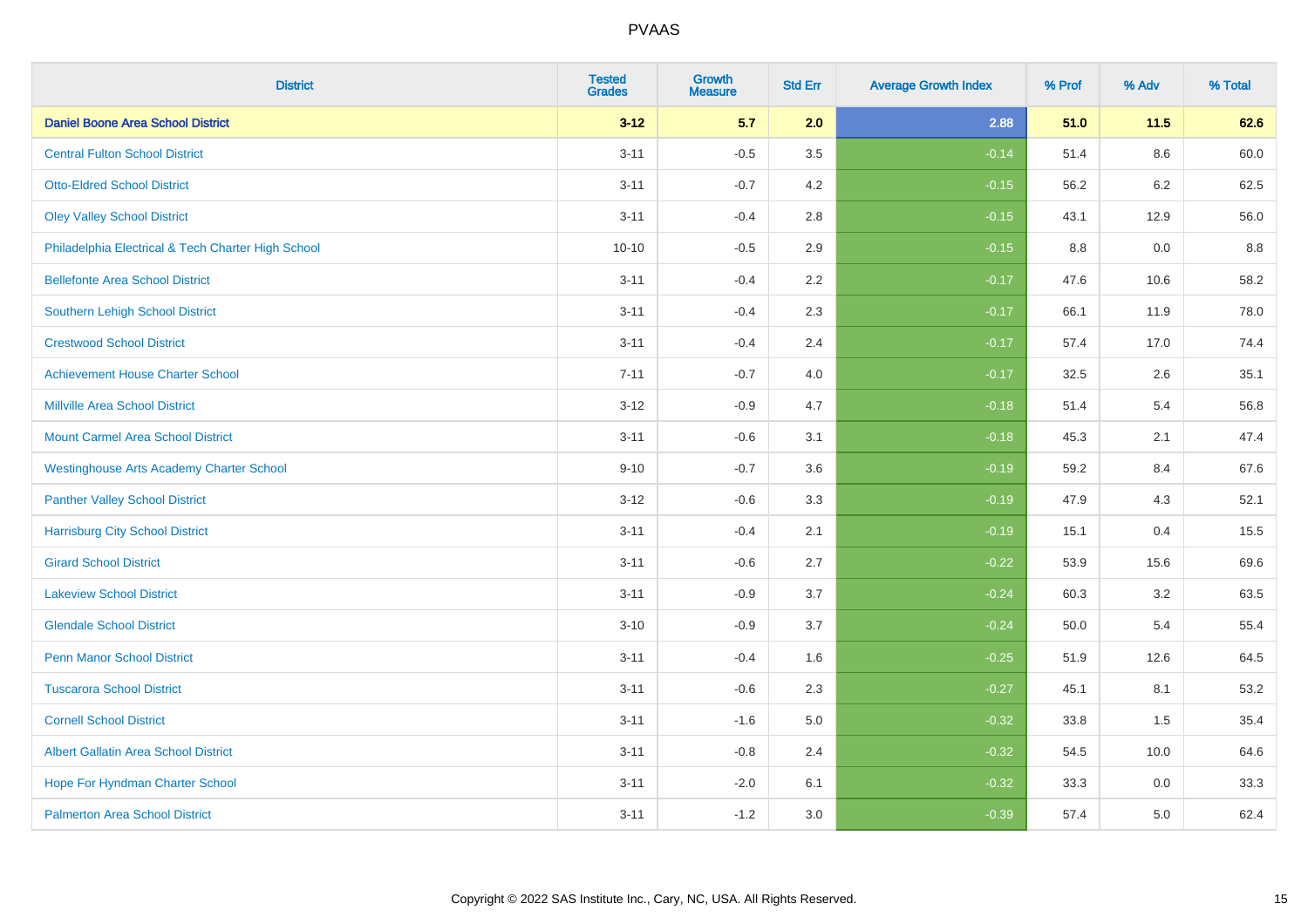| <b>District</b>                                         | <b>Tested</b><br><b>Grades</b> | <b>Growth</b><br><b>Measure</b> | <b>Std Err</b> | <b>Average Growth Index</b> | % Prof | % Adv | % Total |
|---------------------------------------------------------|--------------------------------|---------------------------------|----------------|-----------------------------|--------|-------|---------|
| <b>Daniel Boone Area School District</b>                | $3 - 12$                       | 5.7                             | 2.0            | 2.88                        | 51.0   | 11.5  | 62.6    |
| <b>Bellwood-Antis School District</b>                   | $3 - 10$                       | $-1.2$                          | 3.2            | $-0.39$                     | 55.1   | 10.1  | 65.2    |
| <b>Sharpsville Area School District</b>                 | $3 - 11$                       | $-1.4$                          | 3.5            | $-0.40$                     | 55.2   | 13.4  | 68.7    |
| North Schuylkill School District                        | $3 - 11$                       | $-1.0$                          | 2.4            | $-0.42$                     | 41.8   | 5.1   | 46.8    |
| <b>Bangor Area School District</b>                      | $3 - 12$                       | $-0.9$                          | 2.0            | $-0.43$                     | 44.3   | 4.7   | 49.0    |
| <b>Shaler Area School District</b>                      | $3 - 11$                       | $-0.8$                          | 1.9            | $-0.43$                     | 49.1   | 9.6   | 58.7    |
| <b>Conewago Valley School District</b>                  | $3 - 12$                       | $-0.9$                          | 2.0            | $-0.45$                     | 51.7   | 9.6   | 61.3    |
| <b>Elizabethtown Area School District</b>               | $3 - 12$                       | $-0.9$                          | 1.9            | $-0.47$                     | 50.0   | 11.2  | 61.2    |
| Center For Student Learning Charter School At Pennsbury | $6 - 12$                       | $-2.9$                          | 6.1            | $-0.47$                     | 42.9   | 0.0   | 42.9    |
| South Side Area School District                         | $3 - 11$                       | $-1.6$                          | 3.3            | $-0.48$                     | 50.0   | 6.8   | 56.8    |
| <b>Wyoming Area School District</b>                     | $3 - 10$                       | $-1.3$                          | 2.6            | $-0.50$                     | 53.8   | 10.8  | 64.6    |
| Canon-Mcmillan School District                          | $3 - 11$                       | $-0.8$                          | 1.6            | $-0.50$                     | 58.7   | 15.9  | 74.6    |
| <b>Central Greene School District</b>                   | $3 - 11$                       | $-1.6$                          | 2.8            | $-0.55$                     | 54.2   | 2.8   | 57.0    |
| <b>Mid Valley School District</b>                       | $3 - 10$                       | $-1.7$                          | 3.0            | $-0.55$                     | 45.1   | 7.8   | 52.9    |
| <b>Manheim Township School District</b>                 | $3 - 12$                       | $-0.9$                          | 1.6            | $-0.58$                     | 53.2   | 15.5  | 68.7    |
| <b>Clarion-Limestone Area School District</b>           | $3 - 12$                       | $-2.5$                          | 4.1            | $-0.60$                     | 56.8   | 6.8   | 63.6    |
| <b>Burgettstown Area School District</b>                | $3 - 11$                       | $-2.1$                          | 3.4            | $-0.62$                     | 50.0   | 1.4   | 51.4    |
| <b>Susquehanna Community School District</b>            | $3 - 11$                       | $-2.8$                          | 4.2            | $-0.66$                     | 49.4   | 6.9   | 56.3    |
| <b>Fannett-Metal School District</b>                    | $3 - 11$                       | $-3.4$                          | 5.1            | $-0.67$                     | 38.7   | 8.1   | 46.8    |
| <b>Cheltenham School District</b>                       | $3 - 11$                       | $-1.4$                          | 2.1            | $-0.67$                     | 46.1   | 10.0  | 56.1    |
| <b>North Pocono School District</b>                     | $3 - 11$                       | $-2.3$                          | 3.4            | $-0.68$                     | 52.0   | 16.4  | 68.5    |
| Mt Lebanon School District                              | $3 - 11$                       | $-1.0$                          | 1.5            | $-0.70$                     | 61.9   | 24.0  | 85.9    |
| <b>Lehighton Area School District</b>                   | $3 - 11$                       | $-1.6$                          | 2.3            | $-0.70$                     | 51.1   | 5.6   | 56.7    |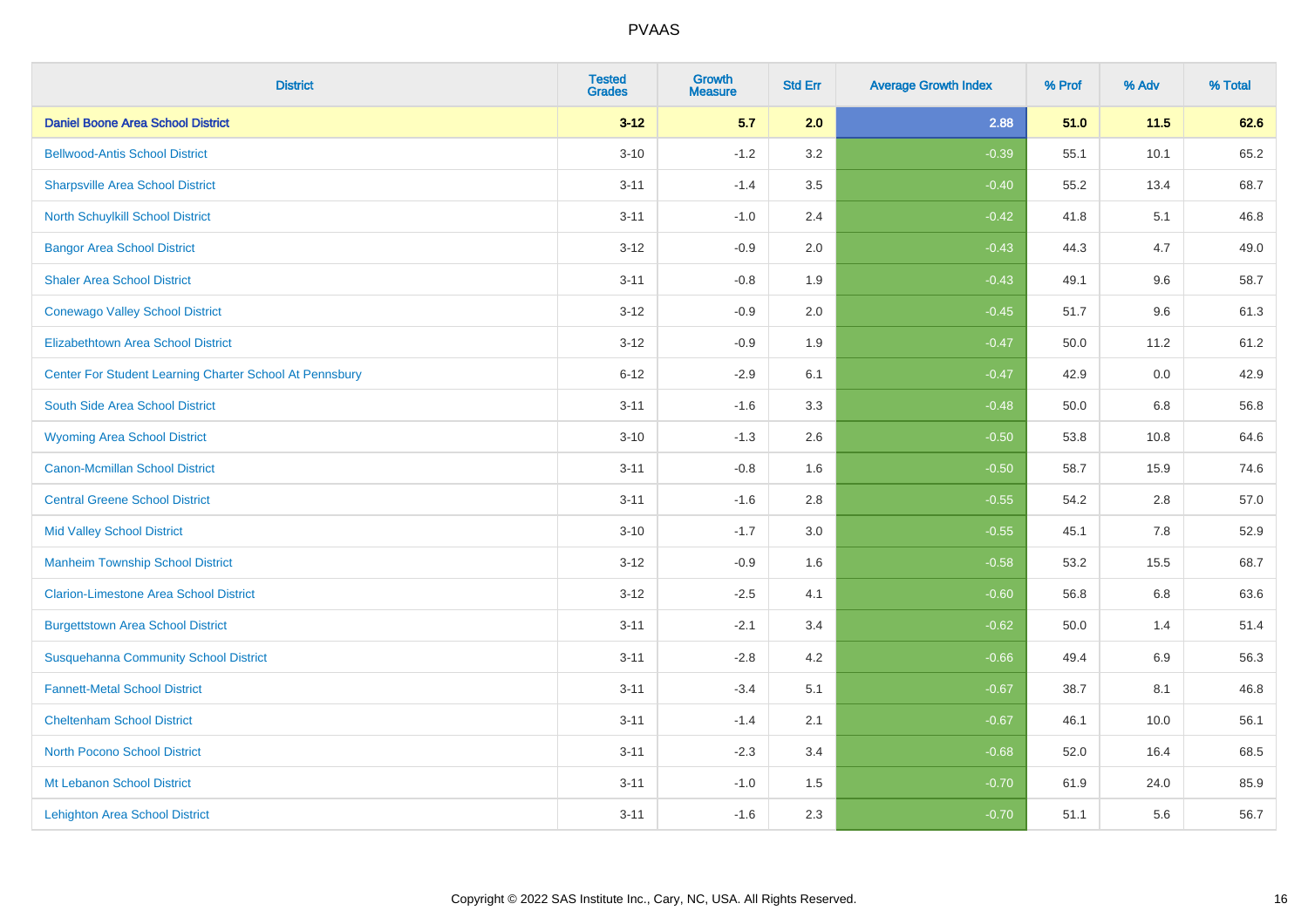| <b>District</b>                               | <b>Tested</b><br><b>Grades</b> | <b>Growth</b><br><b>Measure</b> | <b>Std Err</b> | <b>Average Growth Index</b> | % Prof | % Adv | % Total |
|-----------------------------------------------|--------------------------------|---------------------------------|----------------|-----------------------------|--------|-------|---------|
| <b>Daniel Boone Area School District</b>      | $3 - 12$                       | 5.7                             | 2.0            | 2.88                        | 51.0   | 11.5  | 62.6    |
| Huntingdon Area School District               | $3 - 11$                       | $-2.0$                          | 2.7            | $-0.72$                     | 36.8   | 10.3  | 47.0    |
| <b>Bald Eagle Area School District</b>        | $3 - 11$                       | $-2.1$                          | 2.7            | $-0.75$                     | 48.4   | 9.4   | 57.7    |
| <b>Turkeyfoot Valley Area School District</b> | $3-12$                         | $-4.3$                          | 5.6            | $-0.76$                     | 22.0   | 5.1   | 27.1    |
| <b>Gillingham Charter School</b>              | $3 - 11$                       | $-4.4$                          | 5.6            | $-0.77$                     | 20.8   | 8.3   | 29.2    |
| <b>Conemaugh Valley School District</b>       | $3 - 12$                       | $-3.2$                          | 4.1            | $-0.78$                     | 48.2   | 5.6   | 53.7    |
| <b>Northeast Bradford School District</b>     | $3 - 10$                       | $-3.1$                          | 4.0            | $-0.78$                     | 33.9   | 3.4   | 37.3    |
| Shenango Area School District                 | $3 - 11$                       | $-2.6$                          | 3.3            | $-0.79$                     | 50.6   | 13.9  | 64.6    |
| <b>Lebanon School District</b>                | $3 - 11$                       | $-1.6$                          | 1.9            | $-0.80$                     | 24.4   | 2.6   | 27.0    |
| <b>Forest Area School District</b>            | $3 - 11$                       | $-4.4$                          | 5.4            | $-0.81$                     | 36.2   | 2.1   | 38.3    |
| <b>Chartiers Valley School District</b>       | $3 - 11$                       | $-1.7$                          | 2.0            | $-0.81$                     | 54.7   | 8.4   | 63.1    |
| <b>Phoenixville Area School District</b>      | $3 - 11$                       | $-1.7$                          | 2.1            | $-0.83$                     | 59.9   | 10.6  | 70.5    |
| <b>Charleroi School District</b>              | $3 - 11$                       | $-2.6$                          | $3.0\,$        | $-0.86$                     | 55.7   | 7.4   | 63.1    |
| <b>Montour School District</b>                | $3 - 11$                       | $-1.8$                          | 2.1            | $-0.88$                     | 61.4   | 15.1  | 76.5    |
| <b>Columbia Borough School District</b>       | $3 - 12$                       | $-3.1$                          | 3.5            | $-0.89$                     | 29.5   | 1.9   | 31.4    |
| <b>Sullivan County School District</b>        | $3 - 10$                       | $-4.0$                          | 4.4            | $-0.90$                     | 66.7   | 2.6   | 69.2    |
| <b>Austin Area School District</b>            | $3 - 11$                       | $-5.7$                          | 6.4            | $-0.90$                     | 33.3   | 5.6   | 38.9    |
| <b>Wyoming Valley West School District</b>    | $3 - 11$                       | $-2.2$                          | 2.4            | $-0.91$                     | 49.4   | 3.0   | 52.4    |
| Imhotep Institute Charter High School         | $9 - 11$                       | $-5.3$                          | 5.8            | $-0.92$                     | 25.0   | 0.0   | 25.0    |
| <b>North Hills School District</b>            | $3 - 11$                       | $-1.8$                          | 1.8            | $-0.96$                     | 59.1   | 14.1  | 73.2    |
| <b>Seneca Valley School District</b>          | $3 - 11$                       | $-1.4$                          | 1.4            | $-0.99$                     | 57.2   | 11.4  | 68.6    |
| <b>Valley Grove School District</b>           | $3 - 10$                       | $-3.7$                          | 3.7            | $-1.01$                     | 51.2   | 6.1   | 57.3    |
| <b>Lewisburg Area School District</b>         | $3 - 11$                       | $-2.7$                          | 2.6            | $-1.03$                     | 57.0   | 18.5  | 75.6    |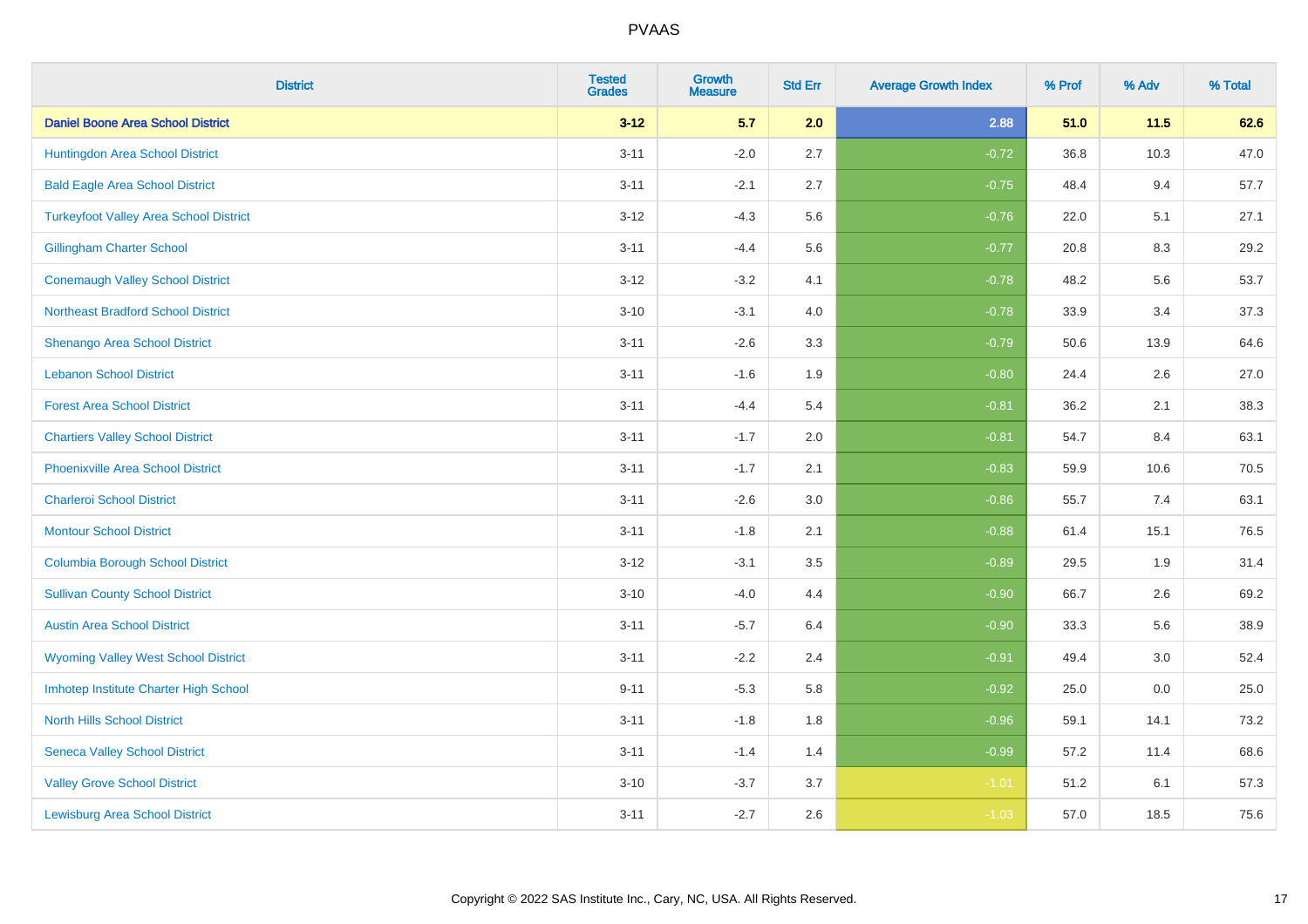| <b>District</b>                              | <b>Tested</b><br><b>Grades</b> | Growth<br><b>Measure</b> | <b>Std Err</b> | <b>Average Growth Index</b> | % Prof | % Adv | % Total |
|----------------------------------------------|--------------------------------|--------------------------|----------------|-----------------------------|--------|-------|---------|
| <b>Daniel Boone Area School District</b>     | $3 - 12$                       | 5.7                      | 2.0            | 2.88                        | 51.0   | 11.5  | 62.6    |
| <b>West Greene School District</b>           | $3 - 11$                       | $-4.5$                   | 4.3            | $-1.04$                     | 36.6   | 7.3   | 43.9    |
| <b>Quaker Valley School District</b>         | $3 - 11$                       | $-2.8$                   | $2.6\,$        | $-1.08$                     | 55.2   | 13.2  | 68.4    |
| Oil City Area School District                | $3 - 11$                       | $-2.9$                   | 2.6            | $-1.08$                     | 44.4   | 5.8   | 50.2    |
| Conemaugh Township Area School District      | $3 - 12$                       | $-3.7$                   | 3.4            | $-1.09$                     | 53.8   | 17.6  | 71.4    |
| <b>Riverside School District</b>             | $3 - 11$                       | $-3.2$                   | 3.0            | $-1.09$                     | 43.0   | 9.0   | 52.0    |
| <b>Juniata Valley School District</b>        | $3 - 11$                       | $-3.9$                   | 3.5            | $-1.10$                     | 44.4   | 3.5   | 47.8    |
| <b>Dallas School District</b>                | $3 - 11$                       | $-2.5$                   | 2.2            | $-1.12$                     | 54.9   | 7.6   | 62.4    |
| Jeannette City School District               | $3 - 11$                       | $-4.3$                   | 3.8            | $-1.13$                     | 46.7   | 7.5   | 54.2    |
| <b>Antietam School District</b>              | $3 - 10$                       | $-4.3$                   | $3.8\,$        | $-1.13$                     | 36.4   | 5.4   | 41.8    |
| <b>Kane Area School District</b>             | $3 - 10$                       | $-3.7$                   | 3.2            | $-1.17$                     | 39.5   | 9.9   | 49.4    |
| <b>Chichester School District</b>            | $3 - 11$                       | $-2.7$                   | 2.3            | $-1.17$                     | 44.6   | 6.6   | 51.2    |
| <b>Chestnut Ridge School District</b>        | $3 - 12$                       | $-3.4$                   | 2.9            | $-1.17$                     | 46.6   | 5.8   | 52.4    |
| <b>Big Beaver Falls Area School District</b> | $3 - 11$                       | $-3.9$                   | 3.3            | $-1.18$                     | 34.1   | 3.5   | 37.6    |
| <b>Greater Johnstown School District</b>     | $3 - 11$                       | $-3.1$                   | 2.6            | $-1.19$                     | 26.1   | 0.0   | 26.1    |
| <b>Riverview School District</b>             | $3 - 11$                       | $-4.6$                   | 3.8            | $-1.20$                     | 57.9   | 15.8  | 73.7    |
| <b>Scranton School District</b>              | $3 - 12$                       | $-2.9$                   | 2.4            | $-1.22$                     | 45.6   | 3.6   | 49.1    |
| <b>Elk Lake School District</b>              | $3 - 11$                       | $-4.0$                   | 3.3            | $-1.23$                     | 46.2   | 3.3   | 49.4    |
| <b>Apollo-Ridge School District</b>          | $3 - 12$                       | $-4.7$                   | 3.7            | $-1.24$                     | 50.0   | 10.0  | 60.0    |
| <b>Troy Area School District</b>             | $3 - 10$                       | $-4.3$                   | 3.4            | $-1.26$                     | 43.2   | 5.7   | 48.9    |
| <b>Bristol Borough School District</b>       | $3 - 12$                       | $-4.3$                   | 3.4            | $-1.27$                     | 39.7   | 1.3   | 41.0    |
| <b>Shade-Central City School District</b>    | $3 - 11$                       | $-5.9$                   | 4.6            | $-1.28$                     | 27.8   | 0.0   | 27.8    |
| <b>Ellwood City Area School District</b>     | $3 - 11$                       | $-4.2$                   | 3.2            | $-1.29$                     | 54.1   | 14.1  | 68.2    |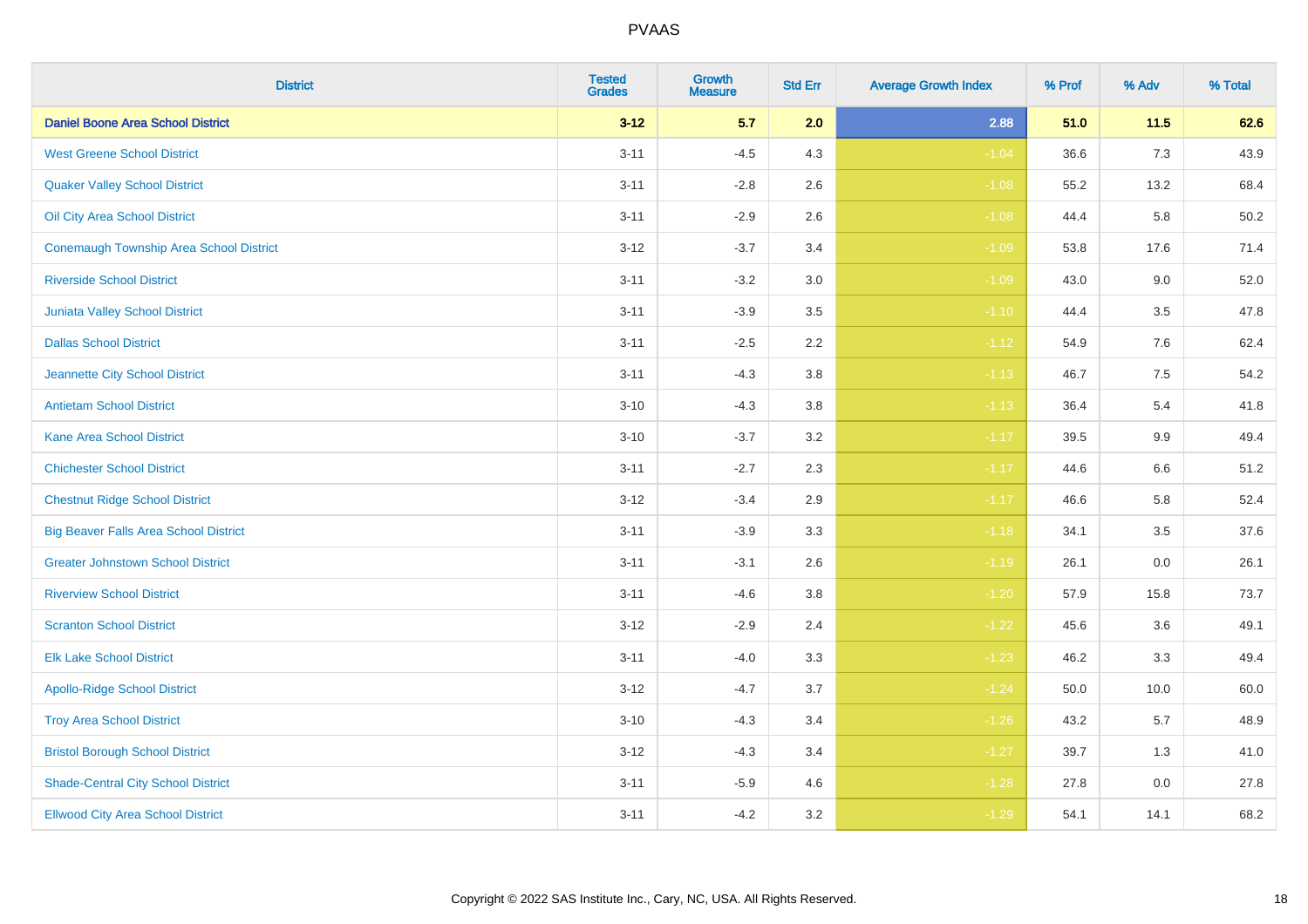| <b>District</b>                                                       | <b>Tested</b><br><b>Grades</b> | <b>Growth</b><br><b>Measure</b> | <b>Std Err</b> | <b>Average Growth Index</b> | % Prof | % Adv   | % Total |
|-----------------------------------------------------------------------|--------------------------------|---------------------------------|----------------|-----------------------------|--------|---------|---------|
| <b>Daniel Boone Area School District</b>                              | $3 - 12$                       | 5.7                             | 2.0            | 2.88                        | 51.0   | $11.5$  | 62.6    |
| <b>Cambria Heights School District</b>                                | $3 - 10$                       | $-4.1$                          | 3.1            | $-1.32$                     | 51.0   | $6.0\,$ | 57.0    |
| <b>Ferndale Area School District</b>                                  | $3 - 10$                       | $-5.8$                          | 4.3            | $-1.33$                     | 40.0   | 0.0     | 40.0    |
| <b>Greencastle-Antrim School District</b>                             | $3 - 11$                       | $-3.0$                          | 2.2            | $-1.36$                     | 62.4   | 9.9     | 72.3    |
| <b>Westmont Hilltop School District</b>                               | $3 - 11$                       | $-4.0$                          | 2.8            | $-1.40$                     | 36.3   | 13.3    | 49.6    |
| <b>Claysburg-Kimmel School District</b>                               | $3 - 11$                       | $-5.7$                          | 4.0            | $-1.42$                     | 42.9   | 8.2     | 51.0    |
| <b>MaST Community Charter School</b>                                  | $3 - 10$                       | $-4.1$                          | 2.7            | $-1.52$                     | 44.0   | 9.5     | 53.4    |
| <b>Fort Cherry School District</b>                                    | $3 - 10$                       | $-5.9$                          | 3.8            | $-1.56$                     | 55.2   | 5.2     | 60.3    |
| <b>Tri-Valley School District</b>                                     | $3 - 10$                       | $-6.4$                          | 4.1            | $-1.57$                     | 37.0   | 4.4     | 41.3    |
| Preparatory Charter School Of Mathematics, Science, Tech, And Careers | $9 - 10$                       | $-4.0$                          | 2.5            | $-1.59$                     | 15.0   | 0.0     | 15.0    |
| <b>Carbon Career &amp; Technical Institute</b>                        | $9 - 11$                       | $-5.7$                          | 3.6            | $-1.59$                     | 34.5   | $1.2$   | 35.7    |
| <b>Shamokin Area School District</b>                                  | $3 - 11$                       | $-7.7$                          | 4.8            | $-1.60$                     | 38.1   | 3.2     | 41.3    |
| <b>Fairfield Area School District</b>                                 | $3 - 11$                       | $-5.6$                          | 3.4            | $-1.66$                     | 57.9   | 4.0     | 61.8    |
| <b>Pottstown School District</b>                                      | $3 - 12$                       | $-4.0$                          | 2.4            | $-1.68$                     | 29.8   | 1.2     | 31.0    |
| <b>Twin Valley School District</b>                                    | $3 - 12$                       | $-3.6$                          | 2.1            | $-1.69$                     | 49.6   | 7.1     | 56.8    |
| <b>East Pennsboro Area School District</b>                            | $3 - 11$                       | $-4.2$                          | 2.5            | $-1.71$                     | 60.8   | 8.5     | 69.3    |
| <b>Brentwood Borough School District</b>                              | $3 - 11$                       | $-5.3$                          | 3.0            | $-1.72$                     | 52.0   | 6.1     | 58.2    |
| Perseus House Charter School Of Excellence                            | $6 - 11$                       | $-5.2$                          | 3.0            | $-1.72$                     | 16.5   | 0.0     | 16.5    |
| <b>Old Forge School District</b>                                      | $3 - 12$                       | $-5.9$                          | 3.4            | $-1.73$                     | 52.9   | 7.1     | 60.0    |
| <b>Canton Area School District</b>                                    | $3 - 11$                       | $-5.5$                          | 3.2            | $-1.75$                     | 40.7   | 2.3     | 43.0    |
| <b>Washington School District</b>                                     | $3 - 11$                       | $-4.9$                          | 2.8            | $-1.76$                     | 30.1   | 2.4     | 32.5    |
| <b>Pequea Valley School District</b>                                  | $3 - 11$                       | $-5.8$                          | 3.2            | $-1.80$                     | 39.8   | 9.1     | 48.9    |
| <b>Pittston Area School District</b>                                  | $3 - 11$                       | $-10.1$                         | 5.6            | $-1.80$                     | 38.1   | 9.5     | 47.6    |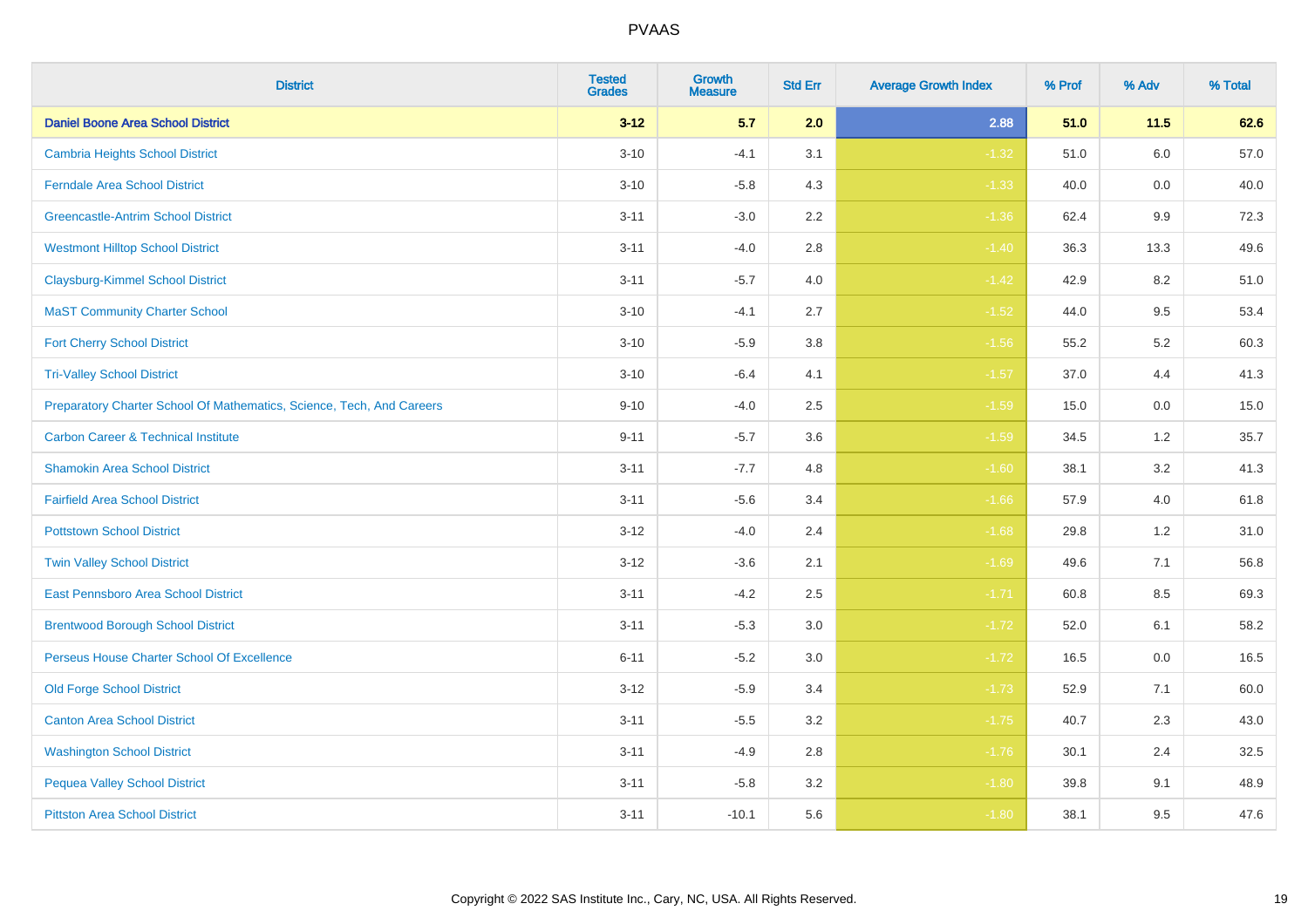| <b>District</b>                                   | <b>Tested</b><br><b>Grades</b> | <b>Growth</b><br><b>Measure</b> | <b>Std Err</b> | <b>Average Growth Index</b> | % Prof | % Adv   | % Total |
|---------------------------------------------------|--------------------------------|---------------------------------|----------------|-----------------------------|--------|---------|---------|
| <b>Daniel Boone Area School District</b>          | $3 - 12$                       | 5.7                             | 2.0            | 2.88                        | 51.0   | 11.5    | 62.6    |
| <b>Brandywine Heights Area School District</b>    | $3 - 11$                       | $-4.9$                          | 2.7            | $-1.81$                     | 49.2   | $8.2\,$ | 57.4    |
| <b>Montrose Area School District</b>              | $3 - 10$                       | $-5.5$                          | 3.0            | $-1.82$                     | 46.7   | 5.4     | 52.2    |
| <b>Brownsville Area School District</b>           | $3 - 12$                       | $-7.2$                          | 3.9            | $-1.83$                     | 34.4   | 6.1     | 40.5    |
| <b>Central Columbia School District</b>           | $3 - 12$                       | $-4.8$                          | 2.6            | $-1.86$                     | 53.7   | 14.8    | 68.5    |
| <b>Kiski Area School District</b>                 | $3 - 11$                       | $-3.7$                          | 2.0            | $-1.86$                     | 57.4   | 10.4    | 67.8    |
| <b>East Allegheny School District</b>             | $3 - 11$                       | $-6.3$                          | 3.3            | $-1.87$                     | 31.9   | 9.7     | 41.7    |
| <b>Western Beaver County School District</b>      | $3 - 11$                       | $-7.8$                          | 4.2            | $-1.87$                     | 56.5   | 6.5     | 63.0    |
| <b>Greensburg Salem School District</b>           | $3 - 11$                       | $-4.4$                          | 2.4            | $-1.88$                     | 47.6   | 4.9     | 52.4    |
| <b>Gettysburg Area School District</b>            | $3 - 11$                       | $-4.0$                          | 2.1            | $-1.89$                     | 45.3   | 14.0    | 59.3    |
| <b>Mount Pleasant Area School District</b>        | $3 - 11$                       | $-5.0$                          | 2.6            | $-1.93$                     | 52.6   | 0.0     | 52.6    |
| <b>Somerset Area School District</b>              | $3 - 11$                       | $-4.4$                          | 2.3            | $-1.93$                     | 44.4   | 14.9    | 59.3    |
| <b>Bermudian Springs School District</b>          | $3 - 11$                       | $-5.5$                          | 2.9            | $-1.94$                     | 56.4   | 6.8     | 63.2    |
| <b>Forest City Regional School District</b>       | $3 - 12$                       | $-6.0$                          | 3.0            | $-1.96$                     | 44.1   | 0.0     | 44.1    |
| <b>Mount Union Area School District</b>           | $3 - 10$                       | $-6.1$                          | 3.1            | $-1.97$                     | 32.2   | 3.4     | 35.6    |
| <b>Upper Dauphin Area School District</b>         | $3 - 11$                       | $-6.3$                          | 3.2            | $-1.98$                     | 37.4   | 4.8     | 42.2    |
| The New Academy Charter School                    | $8 - 11$                       | $-10.4$                         | 5.2            | $-2.00$                     | 0.0    | 0.0     | $0.0\,$ |
| <b>Moshannon Valley School District</b>           | $3 - 10$                       | $-7.0$                          | 3.4            | $-2.01$                     | 48.5   | 0.0     | 48.5    |
| <b>California Area School District</b>            | $3 - 10$                       | $-7.3$                          | 3.6            | $-2.02$                     | 42.6   | 9.8     | 52.5    |
| <b>Corry Area School District</b>                 | $3 - 11$                       | $-5.3$                          | 2.6            | $-2.03$                     | 38.5   | 6.0     | 44.5    |
| Karns City Area School District                   | $3 - 11$                       | $-6.0$                          | 2.9            | $-2.03$                     | 53.1   | 8.3     | 61.5    |
| <b>Middletown Area School District</b>            | $3 - 11$                       | $-5.3$                          | 2.6            | $-2.05$                     | 46.4   | 5.3     | 51.7    |
| <b>Executive Education Academy Charter School</b> | $3 - 10$                       | $-6.5$                          | 3.1            | $-2.08$                     | 23.7   | 2.2     | 25.8    |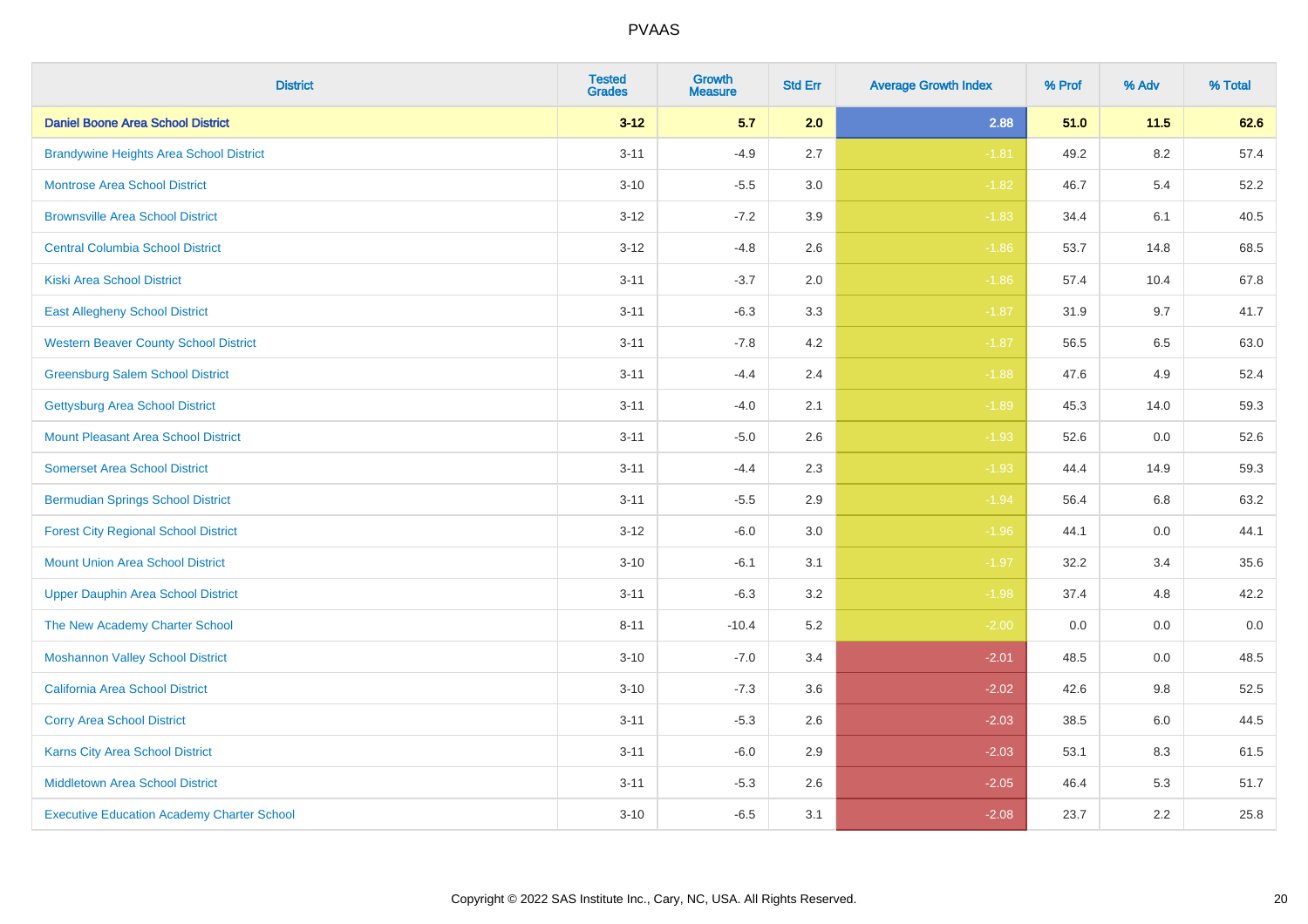| <b>District</b>                                 | <b>Tested</b><br><b>Grades</b> | Growth<br><b>Measure</b> | <b>Std Err</b> | <b>Average Growth Index</b> | % Prof | % Adv   | % Total |
|-------------------------------------------------|--------------------------------|--------------------------|----------------|-----------------------------|--------|---------|---------|
| <b>Daniel Boone Area School District</b>        | $3 - 12$                       | 5.7                      | 2.0            | 2.88                        | 51.0   | 11.5    | 62.6    |
| <b>Williams Valley School District</b>          | $3 - 11$                       | $-7.3$                   | 3.4            | $-2.13$                     | 23.2   | 0.0     | 23.2    |
| <b>Aliquippa School District</b>                | $3 - 11$                       | $-9.0$                   | 4.2            | $-2.14$                     | 11.0   | 0.0     | 11.0    |
| <b>Crawford Central School District</b>         | $3 - 11$                       | $-4.7$                   | 2.2            | $-2.15$                     | 40.6   | 10.5    | 51.1    |
| Susquehanna Township School District            | $3 - 12$                       | $-5.8$                   | 2.7            | $-2.17$                     | 36.0   | 5.6     | 41.6    |
| <b>Perkiomen Valley School District</b>         | $3 - 11$                       | $-3.5$                   | 1.6            | $-2.18$                     | 53.8   | 13.4    | 67.2    |
| <b>Benton Area School District</b>              | $3 - 10$                       | $-9.7$                   | 4.5            | $-2.18$                     | 43.2   | 5.4     | 48.6    |
| Jim Thorpe Area School District                 | $3 - 11$                       | $-5.8$                   | 2.7            | $-2.19$                     | 33.3   | 7.4     | 40.7    |
| <b>Keystone Education Center Charter School</b> | $3 - 12$                       | $-12.9$                  | 5.9            | $-2.19$                     | 28.0   | $0.0\,$ | 28.0    |
| <b>Muncy School District</b>                    | $3 - 11$                       | $-8.1$                   | 3.7            | $-2.21$                     | 42.0   | 3.8     | 45.8    |
| <b>West Middlesex Area School District</b>      | $3 - 10$                       | $-8.4$                   | 3.8            | $-2.21$                     | 34.9   | 2.8     | 37.6    |
| <b>York Co School Of Technology</b>             | $9 - 12$                       | $-3.8$                   | 1.7            | $-2.22$                     | 39.1   | 5.6     | 44.7    |
| <b>East Lycoming School District</b>            | $3 - 11$                       | $-6.0$                   | 2.7            | $-2.24$                     | 48.3   | 4.2     | 52.5    |
| <b>Windber Area School District</b>             | $3 - 11$                       | $-7.2$                   | 3.2            | $-2.24$                     | 55.4   | 7.2     | 62.6    |
| <b>Portage Area School District</b>             | $3 - 10$                       | $-8.1$                   | 3.6            | $-2.26$                     | 40.6   | 9.4     | 50.0    |
| <b>Oxford Area School District</b>              | $3 - 11$                       | $-4.3$                   | 1.9            | $-2.26$                     | 41.3   | $8.0\,$ | 49.3    |
| <b>Juniata County School District</b>           | $3 - 12$                       | $-4.9$                   | 2.1            | $-2.26$                     | 38.5   | 2.9     | 41.4    |
| <b>Indiana Area School District</b>             | $3 - 11$                       | $-5.3$                   | 2.3            | $-2.28$                     | 47.6   | 18.4    | 66.1    |
| South Williamsport Area School District         | $3 - 10$                       | $-5.7$                   | 2.5            | $-2.30$                     | 45.5   | 4.5     | 50.0    |
| Salisbury-Elk Lick School District              | $3 - 11$                       | $-13.5$                  | 5.9            | $-2.30$                     | 27.8   | 0.0     | 27.8    |
| <b>Upper Moreland Township School District</b>  | $3 - 11$                       | $-5.0$                   | 2.2            | $-2.31$                     | 57.9   | 4.0     | 61.9    |
| <b>Southmoreland School District</b>            | $3 - 11$                       | $-8.3$                   | 3.6            | $-2.32$                     | 56.8   | 7.2     | 64.0    |
| La Academia Partnership Charter School          | $6 - 11$                       | $-11.0$                  | 4.7            | $-2.34$                     | 6.8    | 0.0     | 6.8     |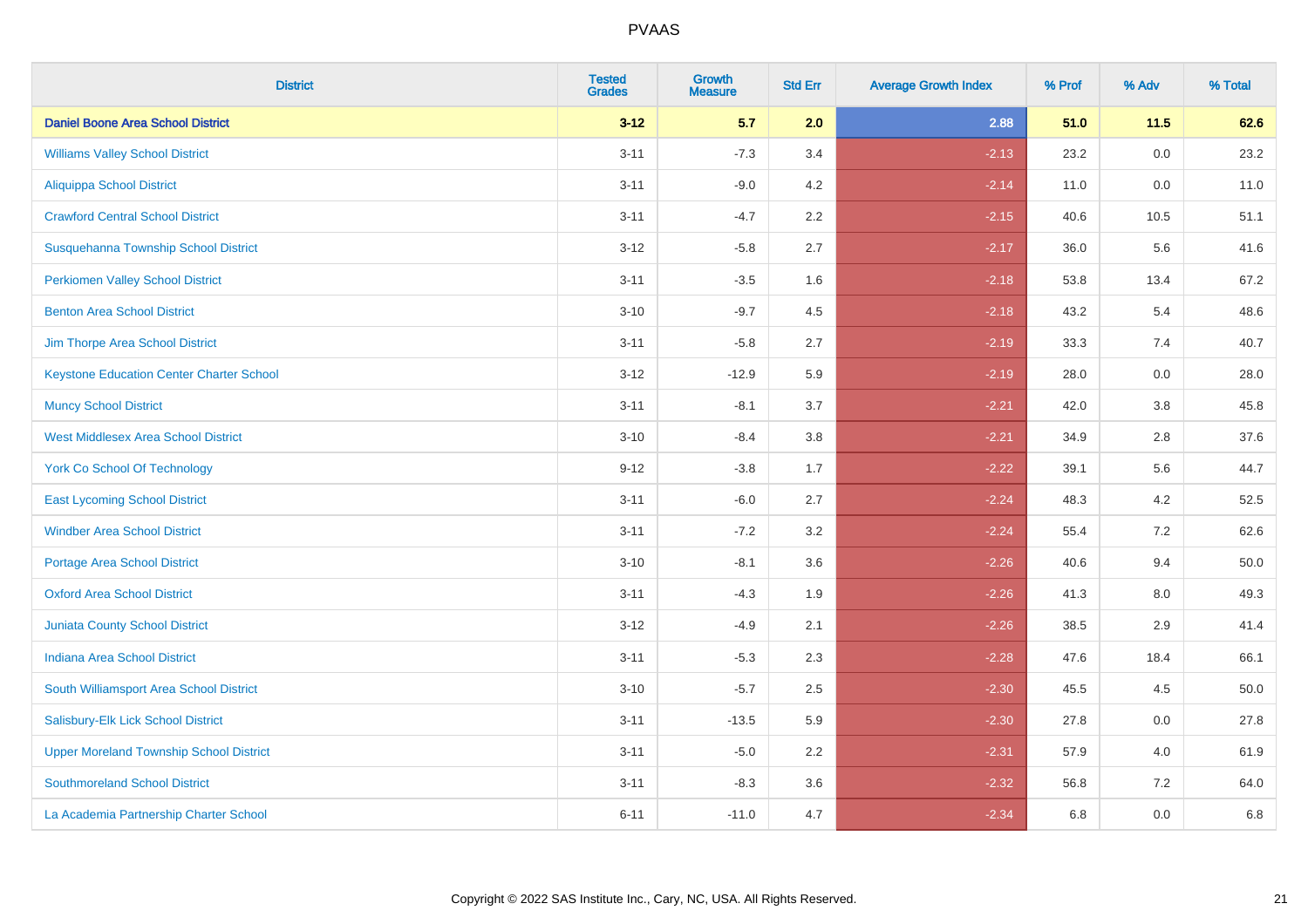| <b>District</b>                               | <b>Tested</b><br><b>Grades</b> | <b>Growth</b><br><b>Measure</b> | <b>Std Err</b> | <b>Average Growth Index</b> | % Prof | % Adv   | % Total |
|-----------------------------------------------|--------------------------------|---------------------------------|----------------|-----------------------------|--------|---------|---------|
| <b>Daniel Boone Area School District</b>      | $3 - 12$                       | 5.7                             | 2.0            | 2.88                        | 51.0   | 11.5    | 62.6    |
| Jefferson-Morgan School District              | $3 - 10$                       | $-9.9$                          | 4.2            | $-2.35$                     | 43.8   | 4.2     | 47.9    |
| <b>Freedom Area School District</b>           | $3 - 11$                       | $-7.1$                          | 3.0            | $-2.37$                     | 43.8   | 4.2     | 47.9    |
| <b>Universal Audenried Charter School</b>     | $9 - 11$                       | $-5.8$                          | 2.4            | $-2.40$                     | 14.6   | 0.0     | 14.6    |
| <b>Chartiers-Houston School District</b>      | $3 - 10$                       | $-8.6$                          | 3.5            | $-2.41$                     | 59.7   | 4.5     | 64.2    |
| <b>Farrell Area School District</b>           | $3 - 11$                       | $-10.4$                         | 4.3            | $-2.41$                     | 19.0   | 0.0     | 19.0    |
| <b>Yough School District</b>                  | $3 - 10$                       | $-6.6$                          | 2.7            | $-2.43$                     | 50.8   | 4.0     | 54.8    |
| <b>Innovative Arts Academy Charter School</b> | $6 - 11$                       | $-9.1$                          | 3.7            | $-2.44$                     | 9.5    | 0.0     | 9.5     |
| <b>Mohawk Area School District</b>            | $3 - 11$                       | $-7.5$                          | 3.1            | $-2.45$                     | 49.4   | 11.0    | 60.4    |
| <b>Sugar Valley Rural Charter School</b>      | $3 - 11$                       | $-11.0$                         | 4.5            | $-2.46$                     | 14.9   | 0.0     | 14.9    |
| <b>Keystone Central School District</b>       | $3 - 11$                       | $-5.1$                          | 2.0            | $-2.46$                     | 44.7   | 4.6     | 49.4    |
| <b>Mahanoy Area School District</b>           | $3 - 10$                       | $-9.0$                          | 3.6            | $-2.49$                     | 26.2   | 1.6     | 27.9    |
| <b>North Star School District</b>             | $3 - 11$                       | $-8.7$                          | 3.5            | $-2.51$                     | 47.8   | $6.0\,$ | 53.7    |
| <b>Slippery Rock Area School District</b>     | $3 - 11$                       | $-6.3$                          | 2.5            | $-2.51$                     | 56.2   | 9.5     | 65.7    |
| <b>Blue Mountain School District</b>          | $3 - 10$                       | $-5.8$                          | 2.3            | $-2.56$                     | 46.6   | 8.5     | 55.1    |
| <b>Northwest Area School District</b>         | $3 - 10$                       | $-10.0$                         | 3.8            | $-2.59$                     | 34.6   | 7.3     | 41.8    |
| <b>Coatesville Area School District</b>       | $3 - 11$                       | $-4.4$                          | 1.7            | $-2.62$                     | 36.3   | 4.2     | 40.5    |
| <b>Dunmore School District</b>                | $3 - 11$                       | $-7.7$                          | 2.9            | $-2.62$                     | 34.0   | 7.2     | 41.2    |
| Northern Tioga School District                | $3 - 12$                       | $-7.5$                          | 2.8            | $-2.64$                     | 54.0   | 1.2     | 55.2    |
| <b>New Castle Area School District</b>        | $3 - 12$                       | $-6.4$                          | 2.4            | $-2.66$                     | 32.5   | 4.3     | 36.8    |
| <b>Pine Grove Area School District</b>        | $3 - 11$                       | $-7.7$                          | 2.9            | $-2.66$                     | 42.3   | 7.7     | 50.0    |
| <b>Harbor Creek School District</b>           | $3 - 11$                       | $-7.1$                          | 2.7            | $-2.67$                     | 48.8   | 15.2    | 64.0    |
| <b>Blairsville-Saltsburg School District</b>  | $3 - 11$                       | $-8.0$                          | 3.0            | $-2.68$                     | 37.3   | 7.0     | 44.3    |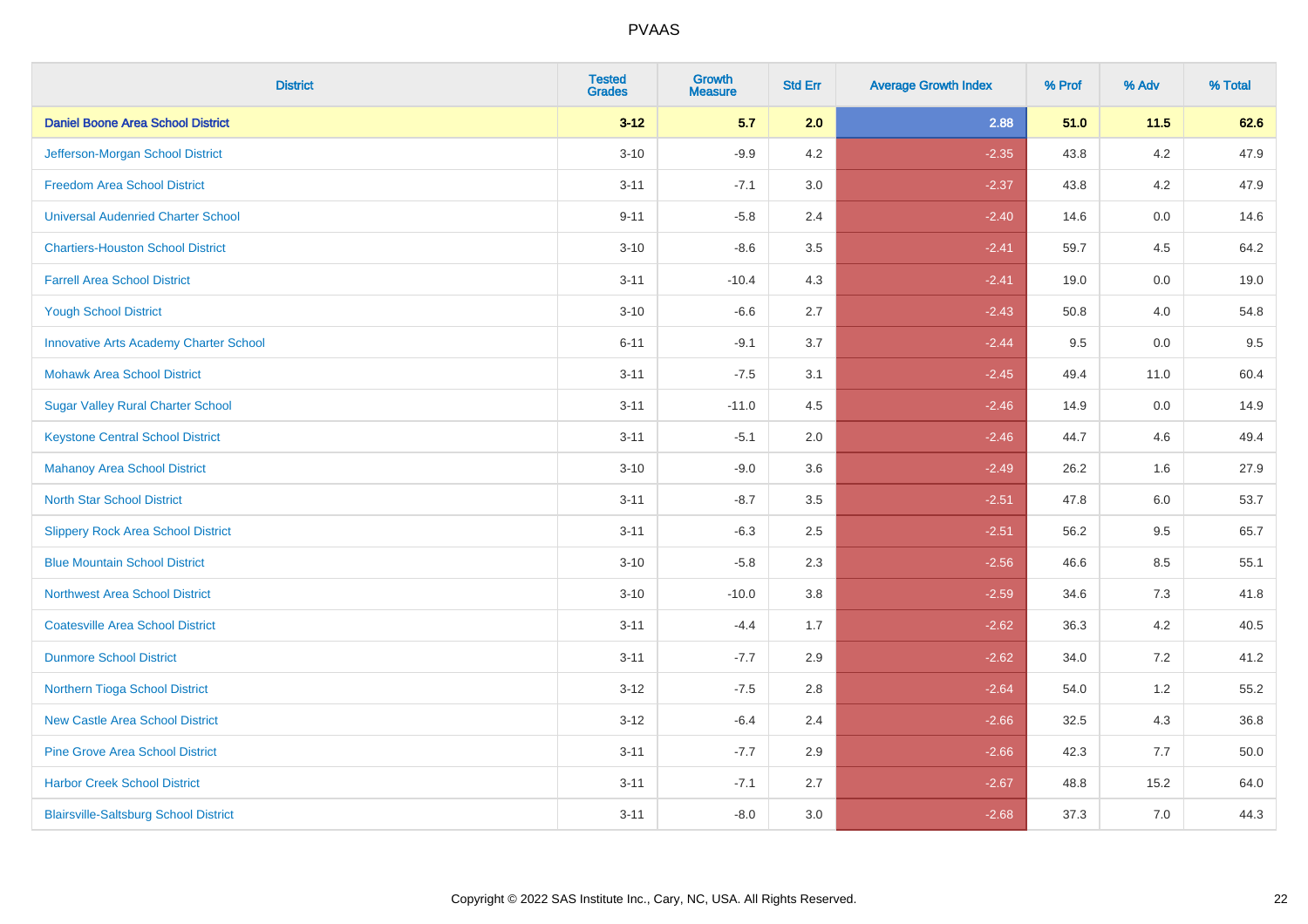| <b>District</b>                             | <b>Tested</b><br><b>Grades</b> | <b>Growth</b><br><b>Measure</b> | <b>Std Err</b> | <b>Average Growth Index</b> | % Prof | % Adv | % Total |
|---------------------------------------------|--------------------------------|---------------------------------|----------------|-----------------------------|--------|-------|---------|
| <b>Daniel Boone Area School District</b>    | $3 - 12$                       | 5.7                             | 2.0            | 2.88                        | 51.0   | 11.5  | 62.6    |
| <b>South Allegheny School District</b>      | $3 - 11$                       | $-8.8$                          | 3.2            | $-2.70$                     | 40.5   | 0.0   | 40.5    |
| <b>Quakertown Community School District</b> | $3 - 12$                       | $-4.4$                          | 1.6            | $-2.70$                     | 56.5   | 10.0  | 66.6    |
| <b>Trinity Area School District</b>         | $3 - 11$                       | $-5.4$                          | 2.0            | $-2.71$                     | 48.3   | 11.8  | 60.1    |
| <b>Propel Charter School-Montour</b>        | $3 - 10$                       | $-10.7$                         | 3.9            | $-2.71$                     | 13.7   | 0.0   | 13.7    |
| <b>Forest Hills School District</b>         | $3 - 11$                       | $-7.3$                          | 2.7            | $-2.74$                     | 41.1   | 13.7  | 54.8    |
| <b>Highlands School District</b>            | $3 - 11$                       | $-7.4$                          | 2.7            | $-2.76$                     | 44.4   | 3.7   | 48.2    |
| <b>Redbank Valley School District</b>       | $3 - 11$                       | $-9.5$                          | 3.4            | $-2.77$                     | 31.5   | 4.9   | 36.4    |
| <b>Carlisle Area School District</b>        | $3 - 11$                       | $-5.3$                          | 1.9            | $-2.81$                     | 54.0   | 6.3   | 60.3    |
| <b>Carmichaels Area School District</b>     | $3 - 10$                       | $-9.3$                          | 3.3            | $-2.81$                     | 35.1   | 1.4   | 36.5    |
| Nazareth Area School District               | $3 - 11$                       | $-4.7$                          | 1.7            | $-2.82$                     | 59.2   | 9.9   | 69.0    |
| <b>Northern Potter School District</b>      | $3 - 12$                       | $-13.1$                         | 4.6            | $-2.84$                     | 37.5   | 0.0   | 37.5    |
| <b>Propel Charter School-Homestead</b>      | $3 - 11$                       | $-11.7$                         | 4.1            | $-2.84$                     | 15.9   | 0.0   | 15.9    |
| <b>Union City Area School District</b>      | $3-12$                         | $-10.2$                         | 3.6            | $-2.87$                     | 42.9   | 3.2   | 46.0    |
| <b>Rochester Area School District</b>       | $3 - 11$                       | $-13.2$                         | 4.6            | $-2.89$                     | 19.5   | 1.3   | 20.8    |
| <b>Conneaut School District</b>             | $3 - 12$                       | $-7.5$                          | 2.6            | $-2.91$                     | 38.4   | 7.4   | 45.8    |
| <b>Easton Area School District</b>          | $3 - 12$                       | $-4.1$                          | 1.4            | $-2.91$                     | 39.9   | 4.0   | 43.9    |
| <b>Penn Hills School District</b>           | $3 - 11$                       | $-7.6$                          | 2.6            | $-2.94$                     | 33.1   | 0.7   | 33.8    |
| <b>North East School District</b>           | $3 - 11$                       | $-9.3$                          | 3.1            | $-3.02$                     | 62.6   | 14.4  | 77.0    |
| <b>Pittsburgh School District</b>           | $3 - 11$                       | $-3.3$                          | 1.1            | $-3.04$                     | 33.9   | 8.2   | 42.1    |
| Philadelphia Academy Charter School         | $3 - 11$                       | $-8.9$                          | 2.9            | $-3.04$                     | 50.5   | 2.9   | 53.4    |
| <b>Palisades School District</b>            | $3 - 11$                       | $-8.7$                          | 2.8            | $-3.06$                     | 53.8   | 6.7   | 60.5    |
| <b>Dubois Area School District</b>          | $3 - 11$                       | $-6.2$                          | 2.0            | $-3.07$                     | 50.9   | 13.4  | 64.3    |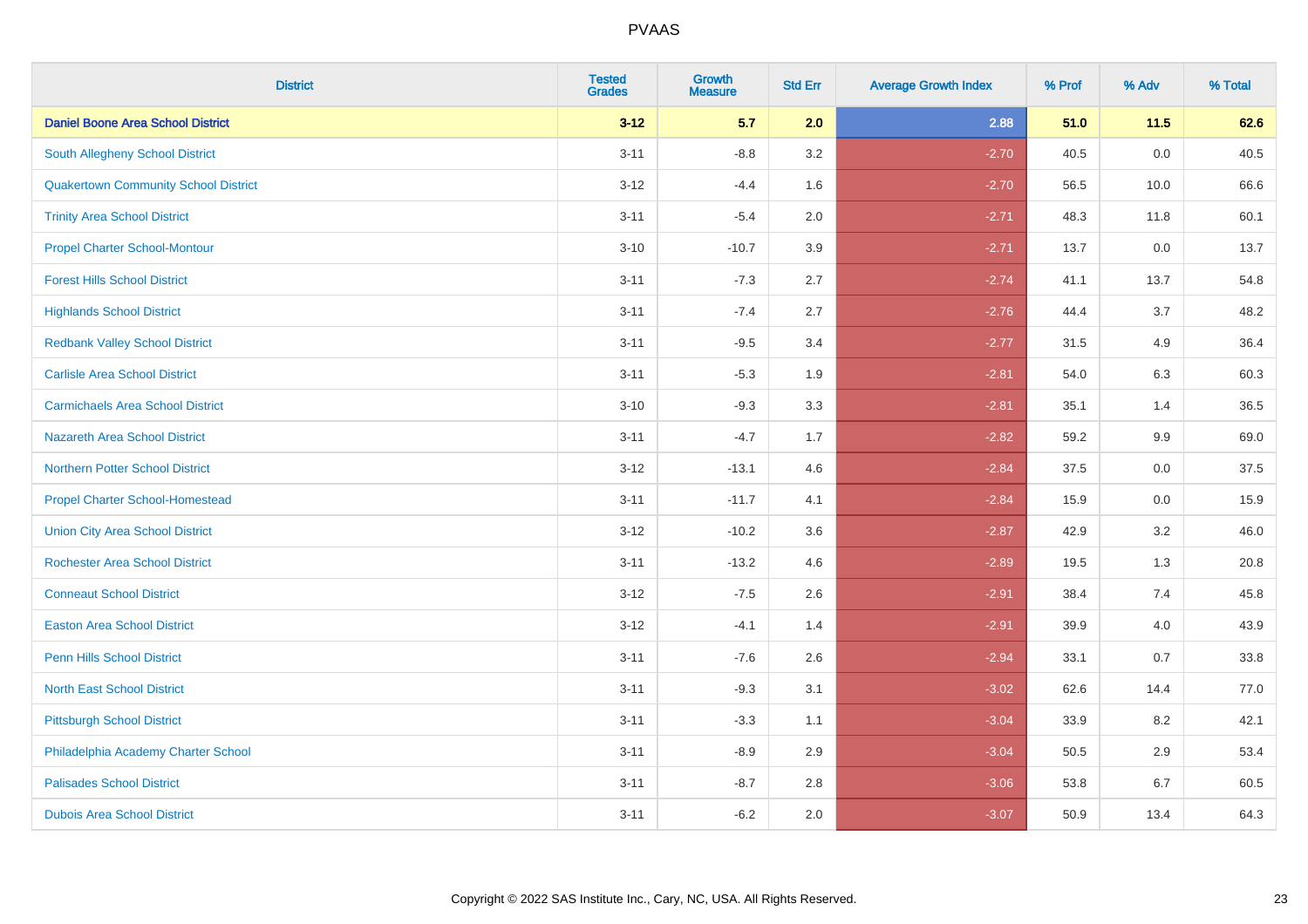| <b>District</b>                               | <b>Tested</b><br><b>Grades</b> | <b>Growth</b><br><b>Measure</b> | <b>Std Err</b> | <b>Average Growth Index</b> | % Prof | % Adv   | % Total |
|-----------------------------------------------|--------------------------------|---------------------------------|----------------|-----------------------------|--------|---------|---------|
| <b>Daniel Boone Area School District</b>      | $3 - 12$                       | 5.7                             | 2.0            | 2.88                        | 51.0   | 11.5    | 62.6    |
| <b>Wallenpaupack Area School District</b>     | $3 - 11$                       | $-7.1$                          | 2.3            | $-3.09$                     | 40.8   | 2.4     | 43.1    |
| <b>Boyertown Area School District</b>         | $3 - 11$                       | $-4.7$                          | 1.5            | $-3.17$                     | 55.2   | 11.3    | 66.5    |
| <b>Waynesboro Area School District</b>        | $3 - 12$                       | $-6.1$                          | 1.9            | $-3.20$                     | 50.0   | 6.8     | 56.8    |
| <b>Tamaqua Area School District</b>           | $3 - 12$                       | $-8.2$                          | 2.5            | $-3.24$                     | 44.5   | 1.9     | 46.4    |
| Maritime Academy Charter School               | $3 - 10$                       | $-11.4$                         | 3.5            | $-3.29$                     | 15.2   | $0.0\,$ | 15.2    |
| <b>Neshannock Township School District</b>    | $3 - 10$                       | $-9.7$                          | 2.9            | $-3.34$                     | 62.4   | 5.6     | 67.9    |
| <b>Steelton-Highspire School District</b>     | $3 - 11$                       | $-11.8$                         | 3.5            | $-3.40$                     | 14.5   | 0.0     | 14.5    |
| <b>Elizabeth Forward School District</b>      | $3 - 11$                       | $-8.4$                          | 2.4            | $-3.41$                     | 51.7   | 4.0     | 55.7    |
| <b>Interboro School District</b>              | $3 - 12$                       | $-7.3$                          | 2.1            | $-3.43$                     | 46.6   | 4.8     | 51.4    |
| <b>Williamsburg Community School District</b> | $3 - 11$                       | $-14.3$                         | 4.1            | $-3.48$                     | 28.3   | 0.0     | 28.3    |
| <b>Penn-Delco School District</b>             | $3 - 11$                       | $-6.8$                          | 1.9            | $-3.51$                     | 46.6   | 3.2     | 49.8    |
| <b>Milton Area School District</b>            | $3 - 11$                       | $-8.7$                          | 2.5            | $-3.52$                     | 45.4   | 6.9     | 52.3    |
| <b>Moniteau School District</b>               | $3 - 11$                       | $-11.8$                         | 3.3            | $-3.56$                     | 50.0   | 6.3     | 56.3    |
| <b>Clearfield Area School District</b>        | $3 - 10$                       | $-9.4$                          | 2.6            | $-3.56$                     | 43.0   | 3.1     | 46.1    |
| <b>Ridgway Area School District</b>           | $3 - 11$                       | $-14.5$                         | 4.1            | $-3.56$                     | 49.0   | 9.8     | 58.8    |
| <b>Berwick Area School District</b>           | $3 - 11$                       | $-9.3$                          | 2.6            | $-3.59$                     | 42.1   | 5.5     | 47.6    |
| Johnsonburg Area School District              | $3 - 11$                       | $-14.1$                         | 3.9            | $-3.62$                     | 54.0   | 4.6     | 58.6    |
| Propel Charter School - Braddock Hills        | $3 - 11$                       | $-13.6$                         | 3.6            | $-3.81$                     | 9.7    | 1.6     | 11.3    |
| Northern Lehigh School District               | $3 - 12$                       | $-10.4$                         | 2.7            | $-3.82$                     | 28.0   | 9.3     | 37.3    |
| <b>Bradford Area School District</b>          | $3 - 12$                       | $-9.3$                          | 2.4            | $-3.87$                     | 45.8   | 8.3     | 54.2    |
| <b>Marion Center Area School District</b>     | $3 - 10$                       | $-12.0$                         | 3.1            | $-3.87$                     | 33.7   | 1.1     | 34.8    |
| <b>Minersville Area School District</b>       | $3 - 11$                       | $-14.4$                         | 3.7            | $-3.90$                     | 39.3   | 3.3     | 42.6    |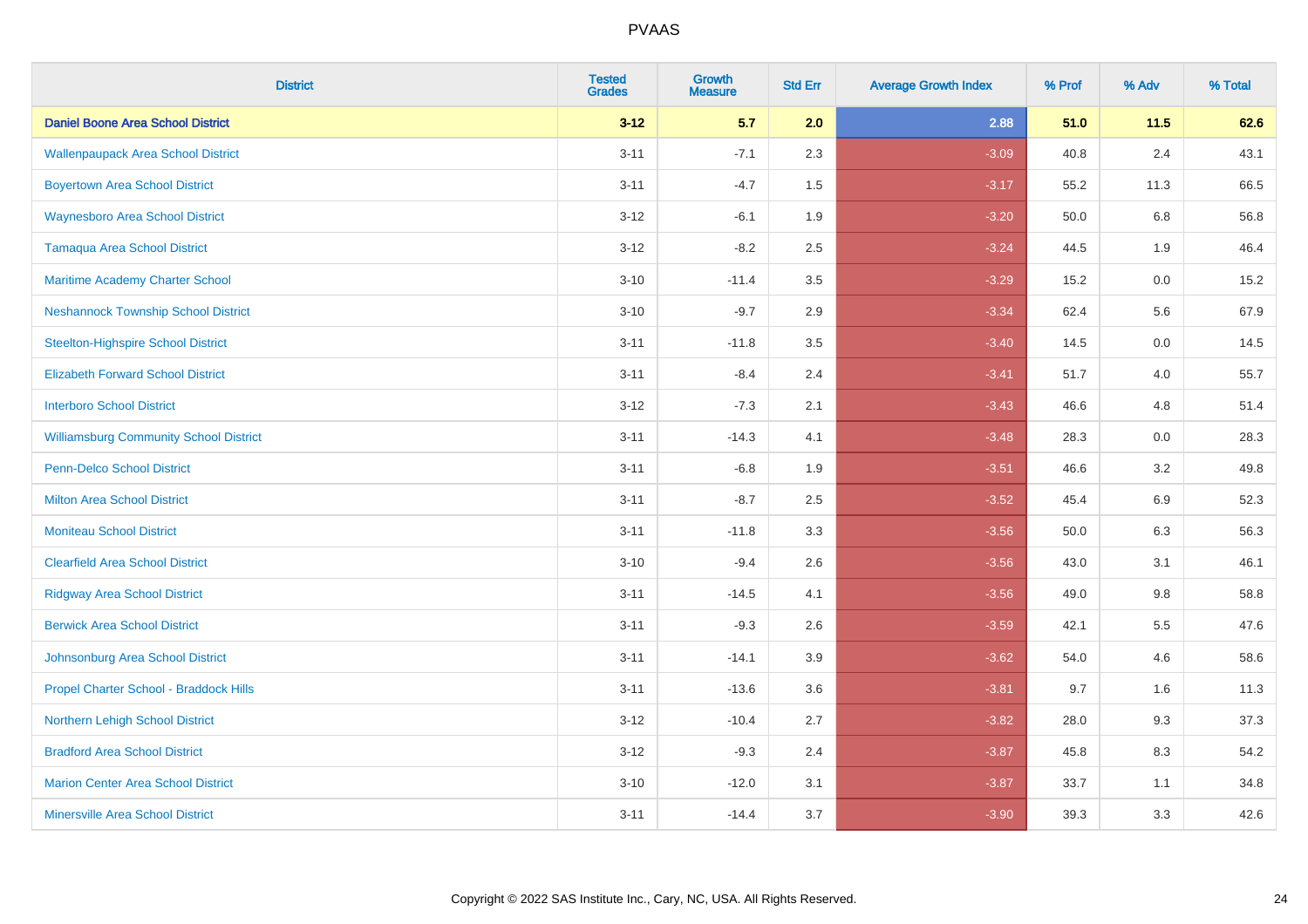| <b>District</b>                                | <b>Tested</b><br><b>Grades</b> | <b>Growth</b><br><b>Measure</b> | <b>Std Err</b> | <b>Average Growth Index</b> | % Prof | % Adv   | % Total |
|------------------------------------------------|--------------------------------|---------------------------------|----------------|-----------------------------|--------|---------|---------|
| <b>Daniel Boone Area School District</b>       | $3 - 12$                       | 5.7                             | 2.0            | 2.88                        | 51.0   | $11.5$  | 62.6    |
| Southern Huntingdon County School District     | $3 - 11$                       | $-12.9$                         | 3.2            | $-3.98$                     | 32.5   | $2.5\,$ | 35.0    |
| <b>Big Spring School District</b>              | $3 - 11$                       | $-9.8$                          | 2.4            | $-4.00$                     | 38.6   | 8.9     | 47.5    |
| Catasauqua Area School District                | $3 - 12$                       | $-12.1$                         | 3.0            | $-4.00$                     | 36.8   | 7.6     | 44.3    |
| <b>Avonworth School District</b>               | $3 - 10$                       | $-12.6$                         | 3.1            | $-4.01$                     | 59.8   | 4.6     | 64.4    |
| <b>Wellsboro Area School District</b>          | $3 - 11$                       | $-12.4$                         | 3.0            | $-4.11$                     | 49.2   | 11.9    | 61.1    |
| Columbia-Montour AVTS                          | $9 - 10$                       | $-12.5$                         | 3.0            | $-4.16$                     | 22.3   | 0.6     | 22.9    |
| Jefferson County-Dubois AVTS                   | $9 - 11$                       | $-16.2$                         | 3.9            | $-4.16$                     | 23.0   | 0.0     | 23.0    |
| <b>West Mifflin Area School District</b>       | $3 - 12$                       | $-12.3$                         | 2.9            | $-4.22$                     | 39.7   | 10.3    | 50.0    |
| <b>South Park School District</b>              | $3 - 11$                       | $-11.3$                         | 2.7            | $-4.23$                     | 53.5   | 13.7    | 67.3    |
| Southern Tioga School District                 | $3 - 11$                       | $-11.5$                         | 2.7            | $-4.25$                     | 47.8   | 6.4     | 54.3    |
| <b>Butler Area School District</b>             | $3 - 11$                       | $-6.5$                          | 1.5            | $-4.26$                     | 42.5   | 9.4     | 51.9    |
| Lampeter-Strasburg School District             | $3 - 12$                       | $-8.6$                          | 2.0            | $-4.33$                     | 55.1   | $9.8\,$ | 64.8    |
| <b>Annville-Cleona School District</b>         | $3 - 12$                       | $-12.1$                         | 2.7            | $-4.46$                     | 34.9   | $7.8\,$ | 42.6    |
| <b>Penns Manor Area School District</b>        | $3 - 12$                       | $-17.0$                         | 3.7            | $-4.52$                     | 29.7   | 3.1     | 32.8    |
| <b>Riverside Beaver County School District</b> | $3 - 11$                       | $-14.0$                         | 3.0            | $-4.64$                     | 49.4   | 8.8     | 58.2    |
| <b>Frazier School District</b>                 | $3 - 11$                       | $-17.2$                         | 3.7            | $-4.70$                     | 37.1   | 1.6     | 38.7    |
| <b>Tulpehocken Area School District</b>        | $3 - 12$                       | $-13.7$                         | 2.8            | $-4.81$                     | 36.7   | 2.8     | 39.4    |
| <b>Tacony Academy Charter School</b>           | $3 - 11$                       | $-14.7$                         | 3.0            | $-4.82$                     | 22.4   | 1.8     | 24.1    |
| <b>Bucks County Technical High School</b>      | $9 - 10$                       | $-12.0$                         | 2.5            | $-4.84$                     | 35.9   | 3.2     | 39.2    |
| Schuylkill Haven Area School District          | $3 - 11$                       | $-15.3$                         | 3.1            | $-4.87$                     | 49.7   | 2.4     | 52.1    |
| Southern Columbia Area School District         | $3 - 11$                       | $-14.6$                         | 3.0            | $-4.92$                     | 55.0   | 4.0     | 59.0    |
| <b>Titusville Area School District</b>         | $3 - 11$                       | $-13.2$                         | 2.6            | $-4.99$                     | 43.2   | 4.8     | 48.0    |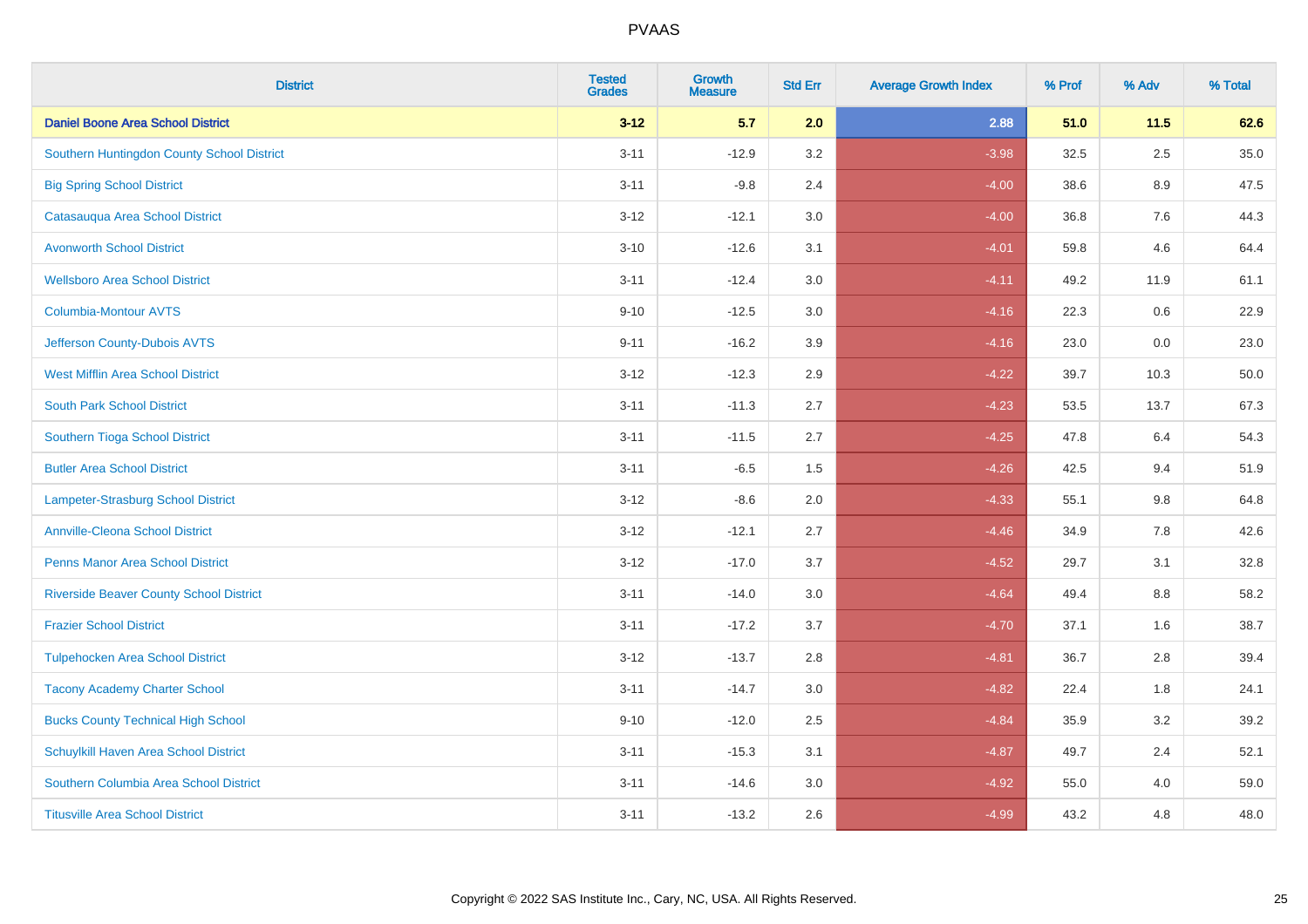| <b>District</b>                              | <b>Tested</b><br><b>Grades</b> | <b>Growth</b><br><b>Measure</b> | <b>Std Err</b> | <b>Average Growth Index</b> | % Prof | % Adv | % Total |
|----------------------------------------------|--------------------------------|---------------------------------|----------------|-----------------------------|--------|-------|---------|
| <b>Daniel Boone Area School District</b>     | $3 - 12$                       | 5.7                             | 2.0            | 2.88                        | 51.0   | 11.5  | 62.6    |
| <b>Plum Borough School District</b>          | $3 - 11$                       | $-11.3$                         | 2.2            | $-5.19$                     | 51.1   | 9.0   | 60.1    |
| <b>Mastery Charter School - Gratz Campus</b> | $7 - 10$                       | $-23.9$                         | 4.5            | $-5.29$                     | 2.9    | 0.0   | 2.9     |
| Southern Fulton School District              | $3 - 11$                       | $-23.7$                         | 4.4            | $-5.37$                     | 34.2   | 10.5  | 44.7    |
| <b>Exeter Township School District</b>       | $3 - 11$                       | $-10.4$                         | 1.9            | $-5.44$                     | 50.6   | 2.7   | 53.3    |
| <b>Solanco School District</b>               | $3 - 11$                       | $-11.0$                         | 2.0            | $-5.55$                     | 41.6   | 4.5   | 46.1    |
| <b>Springfield Township School District</b>  | $3 - 11$                       | $-18.9$                         | 3.2            | $-5.88$                     | 62.6   | 3.6   | 66.3    |
| <b>Abington School District</b>              | $3 - 10$                       | $-11.5$                         | 1.9            | $-6.00$                     | 56.2   | 11.6  | 67.8    |
| <b>Ringgold School District</b>              | $3 - 11$                       | $-14.7$                         | 2.4            | $-6.04$                     | 41.5   | 7.9   | 49.4    |
| <b>Lawrence County CTC</b>                   | $10 - 11$                      | $-21.7$                         | 3.6            | $-6.05$                     | 19.8   | 0.0   | 19.8    |
| Lackawanna Trail School District             | $3 - 10$                       | $-21.7$                         | 3.5            | $-6.20$                     | 38.5   | 1.5   | 40.0    |
| Mifflinburg Area School District             | $3 - 11$                       | $-15.8$                         | 2.5            | $-6.30$                     | 42.4   | 4.0   | 46.4    |
| <b>Curwensville Area School District</b>     | $3 - 11$                       | $-27.9$                         | 4.1            | $-6.72$                     | 42.5   | 4.1   | 46.6    |
| <b>Bristol Township School District</b>      | $3 - 11$                       | $-13.9$                         | 2.0            | $-7.05$                     | 31.0   | 3.7   | 34.7    |
| <b>Northwestern School District</b>          | $3 - 11$                       | $-24.9$                         | 3.5            | $-7.13$                     | 42.6   | 2.9   | 45.6    |
| <b>Chambersburg Area School District</b>     | $3 - 11$                       | $-9.5$                          | 1.3            | $-7.20$                     | 42.7   | 8.6   | 51.4    |
| Philipsburg-Osceola Area School District     | $3 - 11$                       | $-24.8$                         | 3.3            | $-7.43$                     | 19.7   | 2.6   | 22.4    |
| Hatboro-Horsham School District              | $3 - 11$                       | $-12.8$                         | 1.7            | $-7.47$                     | 45.6   | 7.2   | 52.8    |
| <b>Owen J Roberts School District</b>        | $3 - 11$                       | $-12.3$                         | 1.6            | $-7.61$                     | 57.0   | 11.9  | 69.0    |
| <b>Norristown Area School District</b>       | $3 - 12$                       | $-12.8$                         | 1.6            | $-7.98$                     | 23.5   | 2.3   | 25.7    |
| <b>West Side CTC</b>                         | $9 - 10$                       | $-37.4$                         | 4.3            | $-8.64$                     | 8.8    | 0.0   | 8.8     |
| <b>Shikellamy School District</b>            | $3 - 10$                       | $-22.3$                         | 2.5            | $-8.92$                     | 33.3   | 6.1   | 39.5    |
| <b>Erie City School District</b>             | $3 - 12$                       | $-14.5$                         | 1.6            | $-9.26$                     | 25.4   | 3.0   | 28.4    |